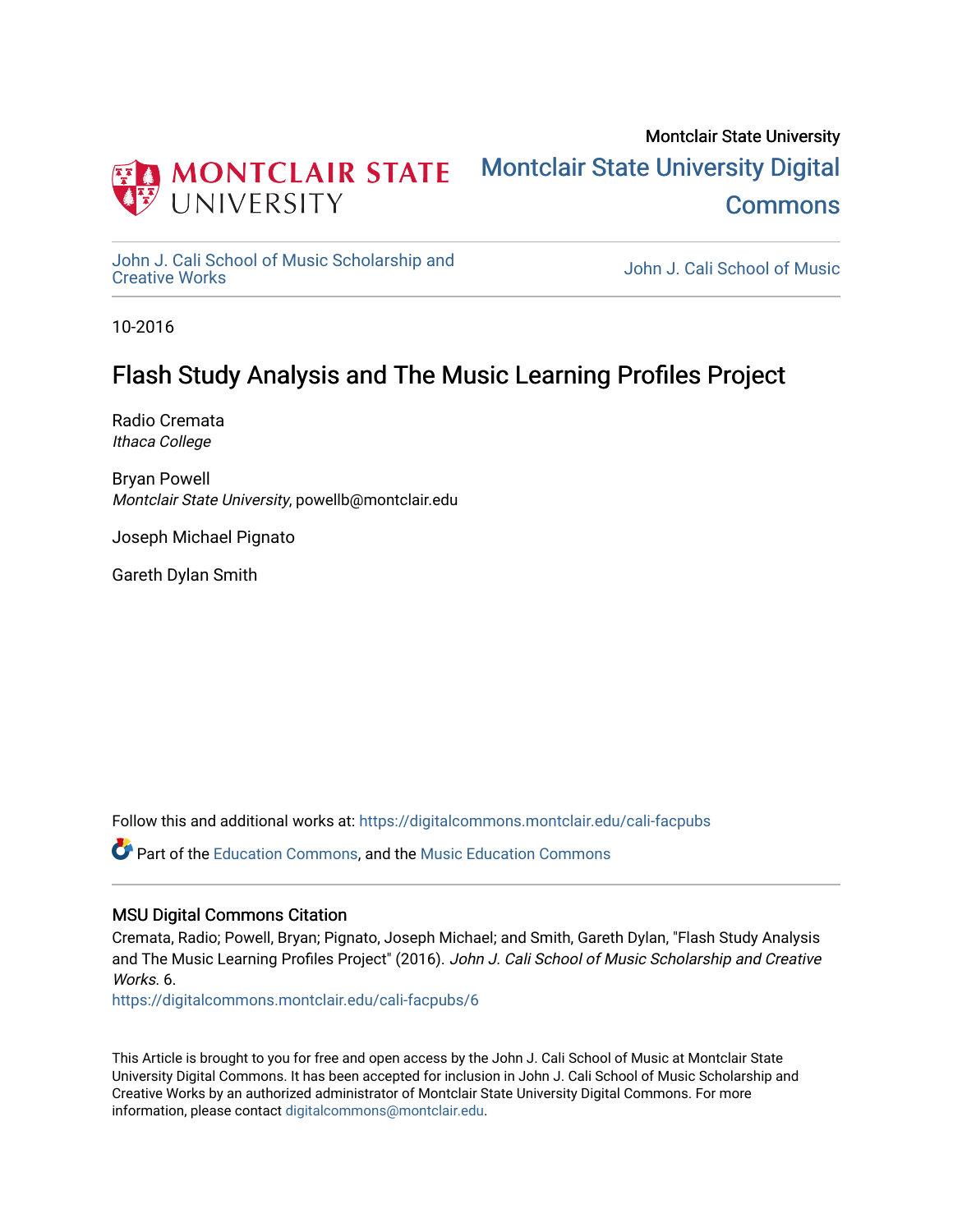# **A**ction, **C**riticism & **T**heory for Music Education

ISSN 1545 - 4517

*A refereed journal of the*



Action for Change in Music Education

### **Volume 15 Number 5 October 2016**

Vincent C. Bates, *Editor* Brent C. Talbot, *Associate Editor*

## **Flash Study Analysis and The Music Learning Profiles Project**

Radio Cremata, Joseph Pignato, Bryan Powell, and Gareth Dylan Smith

> *Digital Object Identifier*  http://dx.doi.org/10.22176/act15.5.51

© Radio Cremata, Joseph Pignato, Bryan Powell, and Gareth Dylan Smith 2016

The content of this article is the sole responsibility of the authors. The ACT Journal and the Mayday Group are not liable for any legal actions that may arise involving the article's content, including, but not limited to, copyright infringement.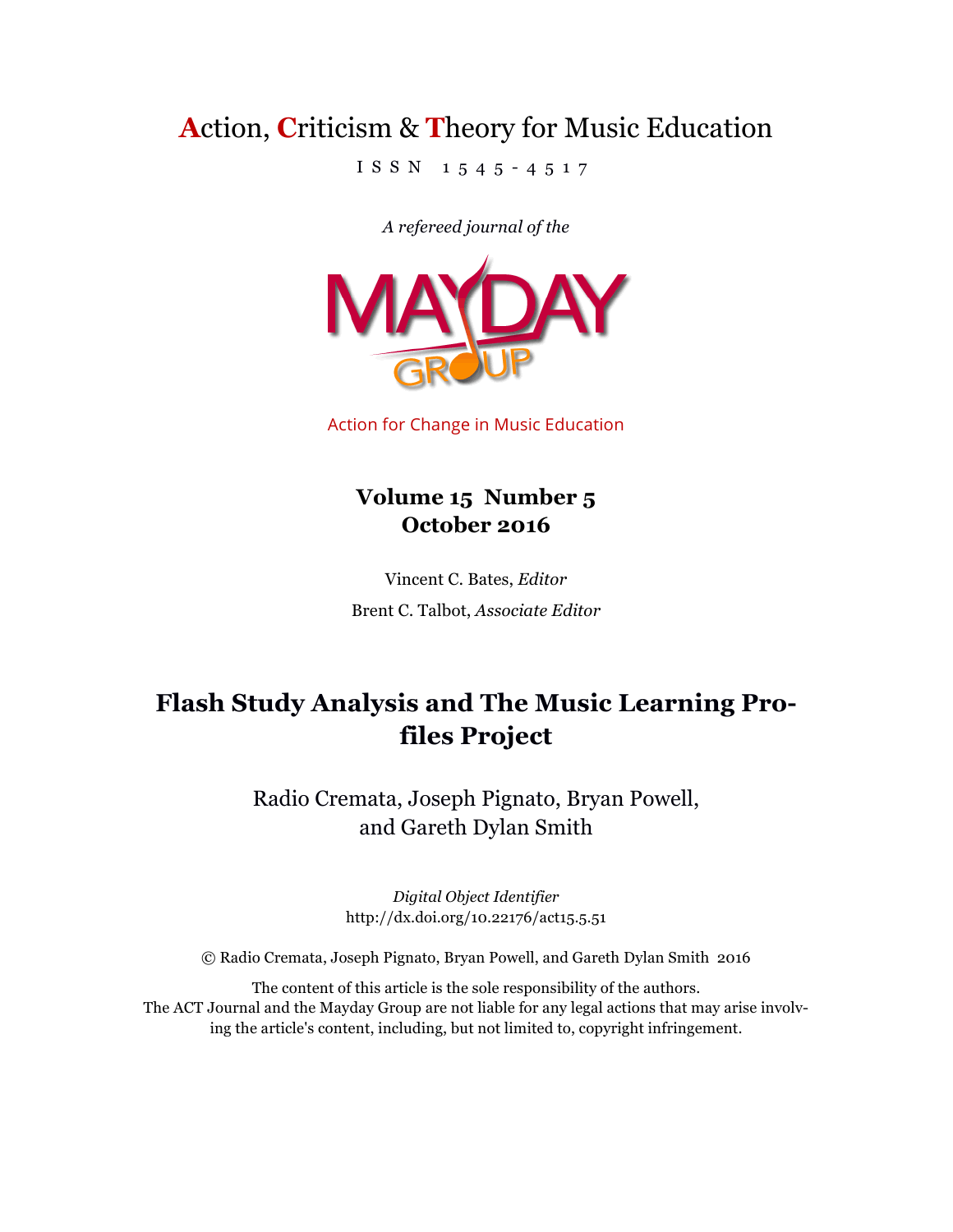# **Flash Study Analysis and The Music Learning Profiles Project**

Radio Cremata Ithaca College, New York, USA

Joseph Pignato State University of New York at Oneonta, USA

Bryan Powell Amp Up NYC, New York, USA

Gareth Dylan Smith Independent Researcher, London, United Kingdom

*This paper introduces the Music Learning Profiles Project, and its methodological approach, flash study analysis. Flash study analysis is a method that draws heavily on extant qualitative approaches to education research, to develop broad understandings of music learning in diverse contexts. The Music Learning Profiles Project (MLPP) is an international collaboration to collect and curate a large number of flash studies exploring musicking and music learning in a variety of contexts that fall outside traditional school music education. In this paper the authors present context, rationale, and methods for the project, along with indicative preliminary findings. The project aims to provide an expanding online database of music experiences upon which colleagues in music education and ethnomusicology research can draw, and to which they are invited to contribute. The MLPP aims to benefit the music education community and wider society by helping to democratize research to include more diverse experiences of music learning.*

Keywords: *flash study analysis, informal learning, alternative music learning, Music Learning Profiles Project, popular music, mentoring*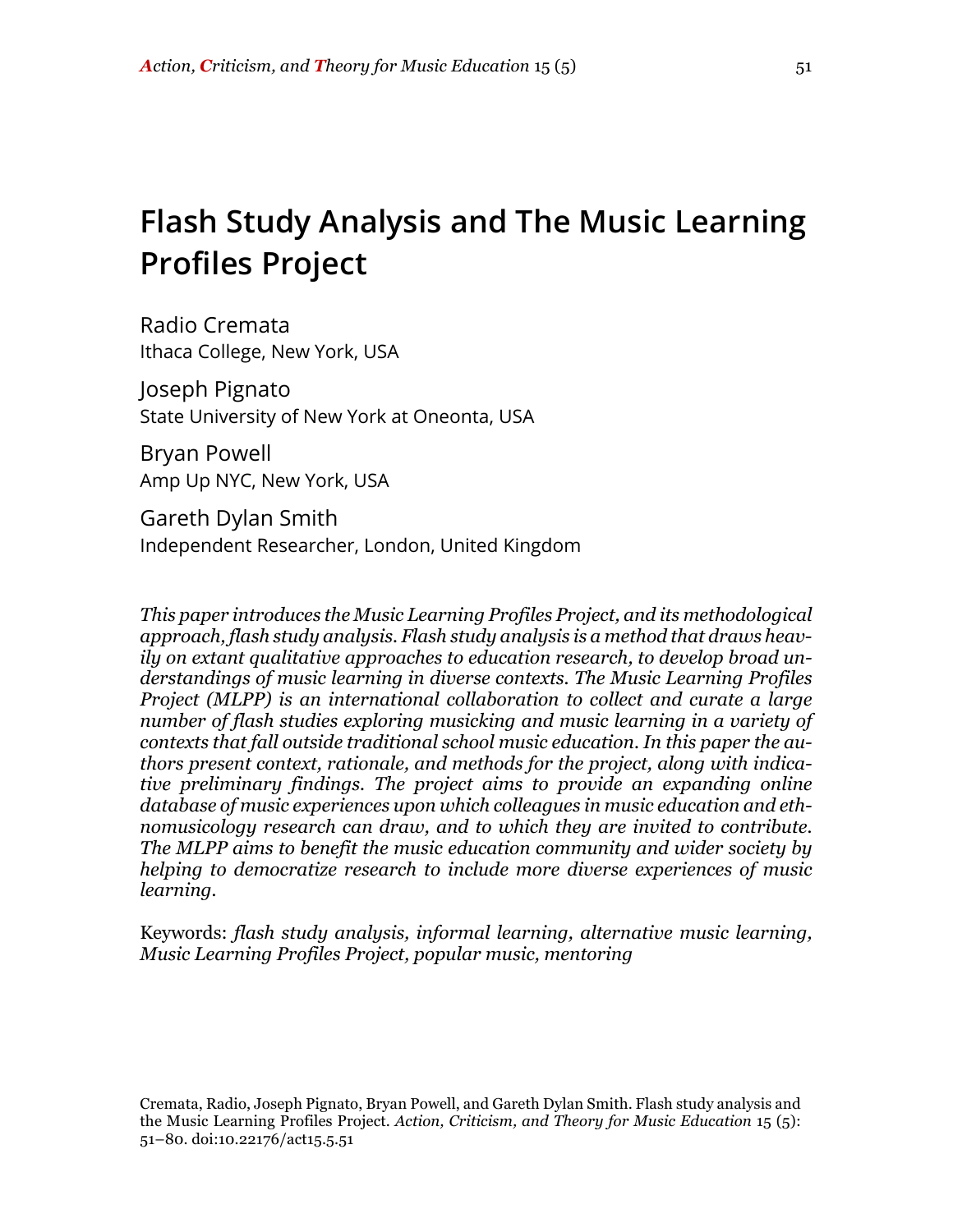he Music Learning Profiles Project (MLPP) is an international collaboration to collect and curate a large number of studies exploring music making and music learning in a variety of contexts that fall outside primarily school education contexts. The MLPP is concerned with "the continued importance of opening up what we conceive to be 'music education'" (Green 2011, 19). Rather than using "alternative" learning processes, that is to say rather than bringing (for instance) popular music learning models into school music programs, our interest encouraged us to look outside for modes of music learning, knowing, and doing set apart from school learning. Our hope in this project is to learn and to provide opportunities for others to discover and understand more about such learning phenomena and the particularized bodies of knowledge, musical and cultural, that they engender, with a view then to these understandings being woven into informed practice in music classrooms. T

School and college music education around the world are dominated by the hegemony of Western art music, and, to a lesser extent, jazz (Bull 2016; Spruce 1999; Wright 2010). Performance and appreciation of these two traditions have developed discrete pedagogies, supported and maintained by a vast literature, including instructional traditions and "methods" that Benedict (2010) critiqued for creating and perpetuating exclusive cultural contexts, "authentic" only unto themselves. Randles (2013), Kratus (2007), Williams (2007) and Mantie (2014), among many others, have criticized this prevailing paradigm. Allsup (2010, 220) observed that, "considering the diverse array of music that is accessible in today's global world, it is surprisingly easy to figure out what counts as official knowledge among music educators." Allsup is here addressing a largely North American audience; however, his observation could be made of many school music education traditions and contexts around the world. This article primarily addresses the myriad musics that exist *outside* of the official, institutionalized knowledge among many music educators (Berger and Luckman 1967; Hebert, Abramo, and Smith 2016). It is with the practices and knowledges characterized by diverse experiences of musicking (Small 1987) in ways intrinsic to those musics outside of normative school music education that we are concerned in the work of the MLPP.

Throughout the music education profession in the academy, "other" musics and musicians do not have the educational capital or, thus, the cultural capital (Bourdieu 2005) that they do outside of institutions, in non-school contexts. For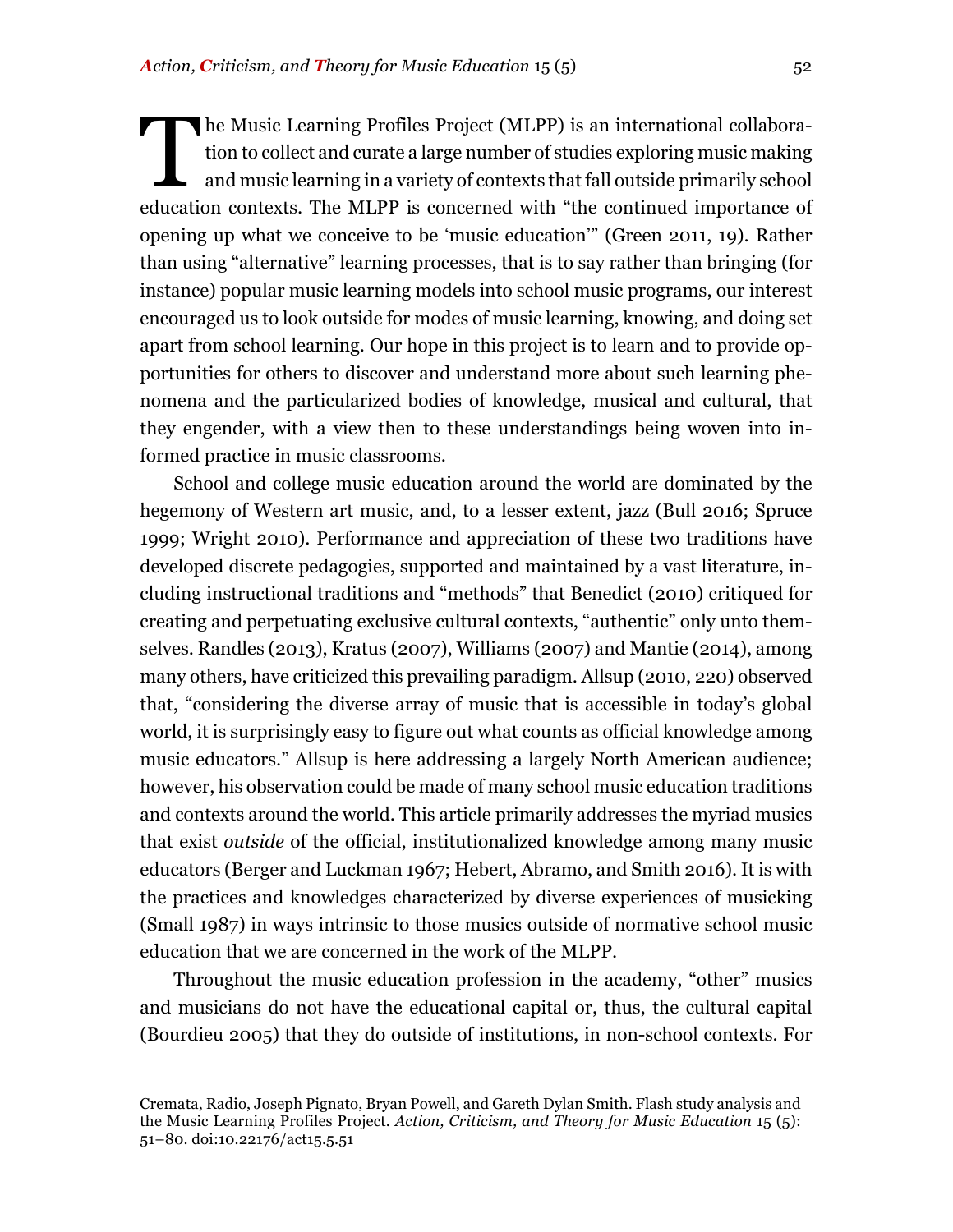example, Kallio (2015) notes that popular music education can sometimes be censored in ways that simultaneously legitimizes certain musics through the reinforcement of moral boundaries, and delegitimize others, deeming them inappropriate. The authors believe that music learning in all contexts should be valued and included in discussions central to overlapping the disciplines of music education and ethnomusicology. In countries with long-established music teacher education (or training) systems, such as the US, it is perhaps inevitable that highly evolved pedagogies in a couple of narrow traditions should have necessarily excluded others. Goble (2010) noted "some United States music educators presently appear to be in need of instruction on principles of democracy and the appropriate uses of music." However, as populations diversify, as employment needs change, and as music education continues to struggle to maintain its place in schools, we propose the MLPP as a timely means to bring to school and college music education broader and deeper understandings of the diversity of musicking and music learning practices in the world. We should emphasize here that we are not suggesting that current school music making is inferior to largely "outside" practices; rather, we aim to draw attention the breadth of musicking that is often excluded from school contexts. The principal aim of the MLPP, then, is to "take this [music education] outside"—to help nurture genuine engagement with music learning in all of its marvelous abundance.

A key impetus for the project derives from observations of the trend that participation in school music education in the US (where three of the four authors are based) is declining, and engagement with school music beyond high school is at an historic low (Rabkin and Hedberg 2011). Outside of school, however, creation, recording, and distribution of a wide range of musics proliferate online, in community centers, home studios, and at music venues the world over. It can seem as though school music education exists in its own detached bubble, safe from the concerns of the real people whose lives and values it briefly engages or forever ignores in pursuit of its own propagation. While it is undeniable that positive music experiences are had by some (perhaps elite or fortunate individuals) in schools, we are mostly interested in uncovering stories of music learning beyond the thin slice of school music education culture with the purpose being to include marginalized perspectives into the broader discussion.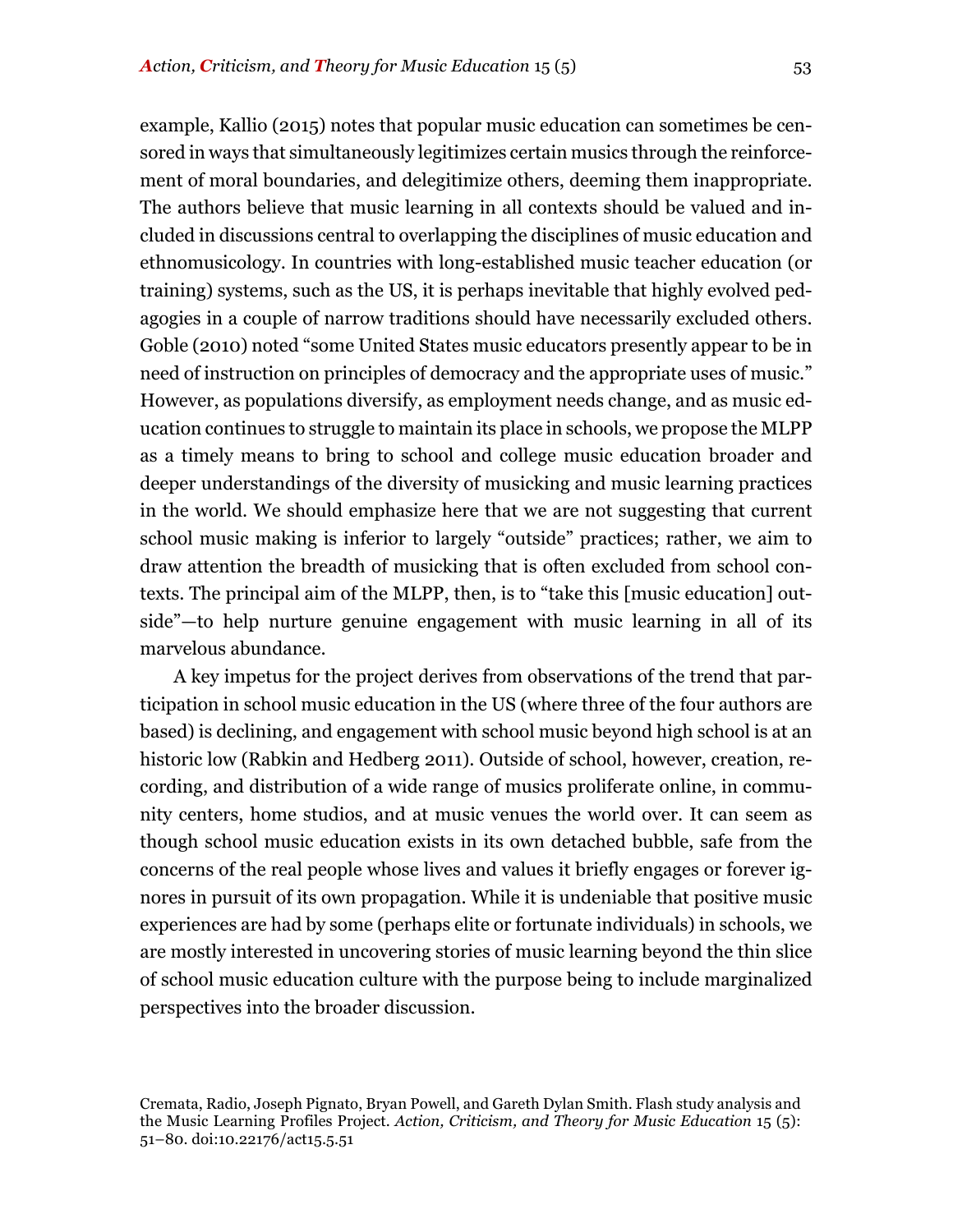Insofar as it looks beyond the profession's comfort zone, the MLPP is by no means a pioneering endeavor in music education. The project would have been unthinkable without the trailblazing contributions of, amongst others, Audubert et al. (2015), Azzara (2011), Barrett (2011), Burnard (2012), Campbell (2011), Green (2001, 2008) Higgins (2012), Kaplan (1943, 1945, 1958), Mantie (2014, 2016), Partti (2012), Randles and Stringham (2013), and Söderman and Folkestad (2004). There is a tangible and increasing yearning in the music education community for a reflexive refreshment and re-invigoration of the profession from scholars and practitioners, to bring meaningful music experiences to all young people through the powerful means of the education system—not "just" so that people enjoy better *musical* lives, but so that, overall, people's lives, self-esteem and happiness might improve (Wright 2010). We advocate that these examples of lived music and music learning experiences should not be ignored, and should be available for the benefit of scholars, practitioners, and students in music education.

#### **A democratizing orientation**

We view this project as part of a larger drive towards making music education more democratic, to expand the possibilities of what music education (and particularly school music education) means for individuals and groups (Horsley 2015; Smith et al. in press). As Lingard observed, "it is through pedagogy that schooling gets done," and we are concerned about experiences in and outcomes of school music education, particularly the "reductive effects on pedagogy" wrought by the high stakes testing culture in the US (2010, 168–9) and elsewhere, and the pervasive music competition culture (Mantie 2014). These wider issues are discussed at great length elsewhere in the literature (e.g. Allsup 2010; Benedict 2010; Reay 2010; Vogan 2010; Smith 2011, 2013b; Stakelum and Baker 2013). As Barrett advised, "the investigation of diverse music education practices provides opportunities for music educators to question some of the taken-for-granted assumptions that have shaped music education" (Barrett 2011, 5). We aim to challenge colleagues, guiding them to question their assumptions, and—crucially—moving beyond such (wholly worthwhile) critical appraisal of their work, to find ways to change music education for the better, as befits particular local contexts.

Cremata, Radio, Joseph Pignato, Bryan Powell, and Gareth Dylan Smith. Flash study analysis and the Music Learning Profiles Project. *Action, Criticism, and Theory for Music Education* 15 (5): 51–80. doi:10.22176/act15.5.51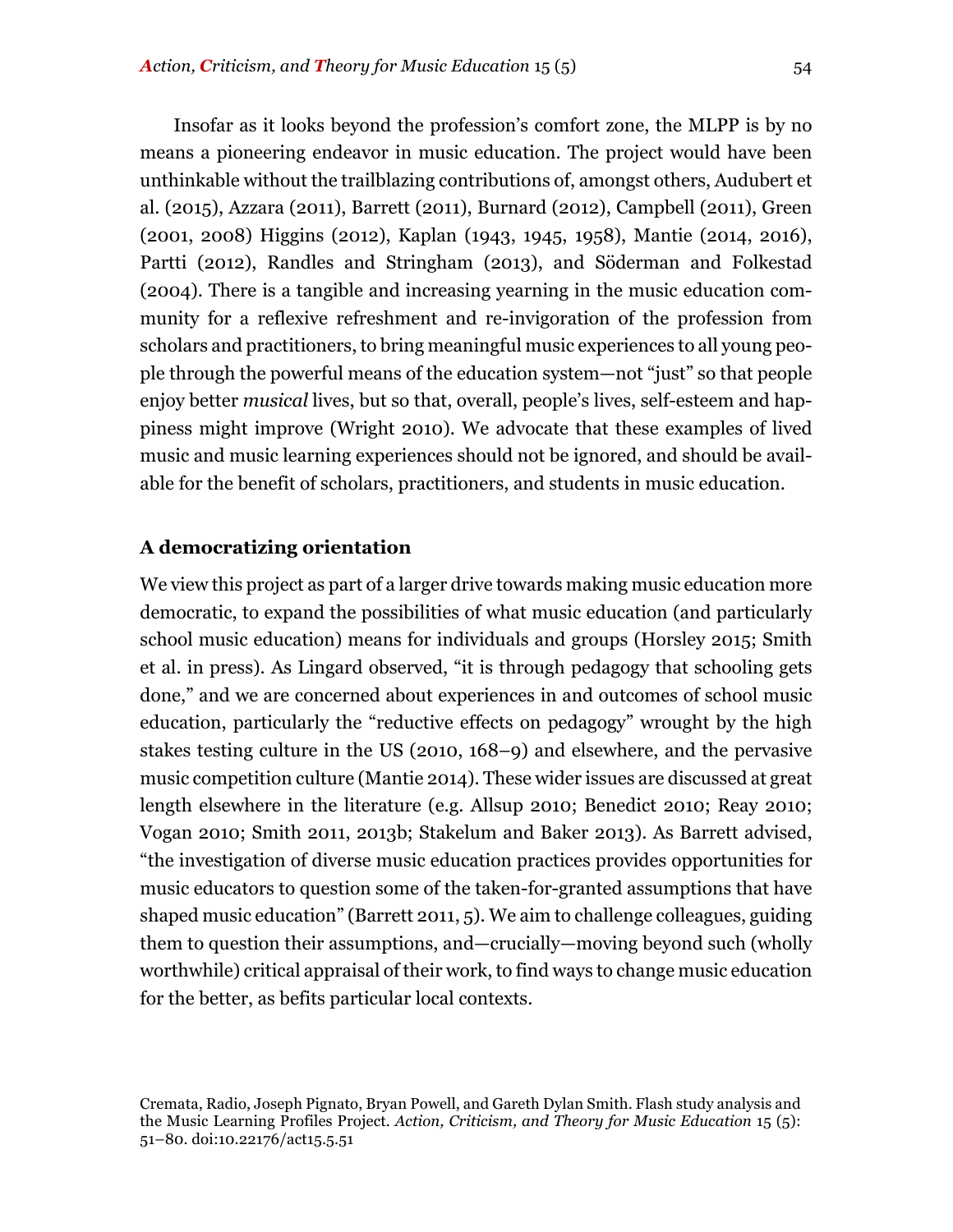#### **Research Methods**

The MLPP relies on classic ethnographic case study research techniques, primarily interviewing (Berger 1999; Merriam 1998; Seidman 2006; Spradley 1979), informal and formal observations (Creswell 2007; Lincoln and Guba 1985; Stake 1995; Yin 2003). Such qualitative methods afford in-depth understanding of participants' music learning experiences, perhaps more than might be garnered exclusively through other methods such as surveys or questionnaires. To date we have worked with musicians active in domains external to mainstream school music education contexts, therefore opportunities for data collection, potential participants, and insights often arose spur of the moment, out of particularized cultural contexts, for example in clubs, in studios, or at social gatherings (Becker 1973; Smith 2013a). Consequently, we drew on a certain authenticity and shared understandings as musicians (Feleppa 1986) conducting ethnographic study as participant observers, that required types of informal, dynamic, and conversational exchanges that often yielded valuable data, leads for additional participants, or deeper, more contextualized understandings of the varied contexts represented in this text. As musician-researchers, we shared with participants what Tiryakian (1973) called a "we-pole" (193), an assumptive frame of reference (199).

The authors' collective backgrounds in the recording industry, music production, touring, performing, and promoting music afforded us a large network of contacts for generating leads. In addition, each of us teaches or actively researches popular, alternative, or informal modes of music making. Stake's (1995) notion of collective case study, where researchers select several research sites, informs our approach. We selected initial participants known to us as peers through our own music-making networks and bands, and through contacts in local and regional music scenes. Potential participants were deemed eligible for inclusion if they were known to make music or musics not traditionally included in institutional settings. Using a kind of snowball sampling approach—whereby participants recommended further potential interviewees, and we looked to others in our and one another's networks (Morgan 2008)—led us to divergent characters, differing perspectives, idiosyncratic narratives, and music learning experiences often contrasting, contradictory, and highly particularized. We have extended the idea of plurality proposed by Stake to a larger number than typical in classical case study approaches. The MLPP brings together a multitude of flash study analyses, each a brief profile of an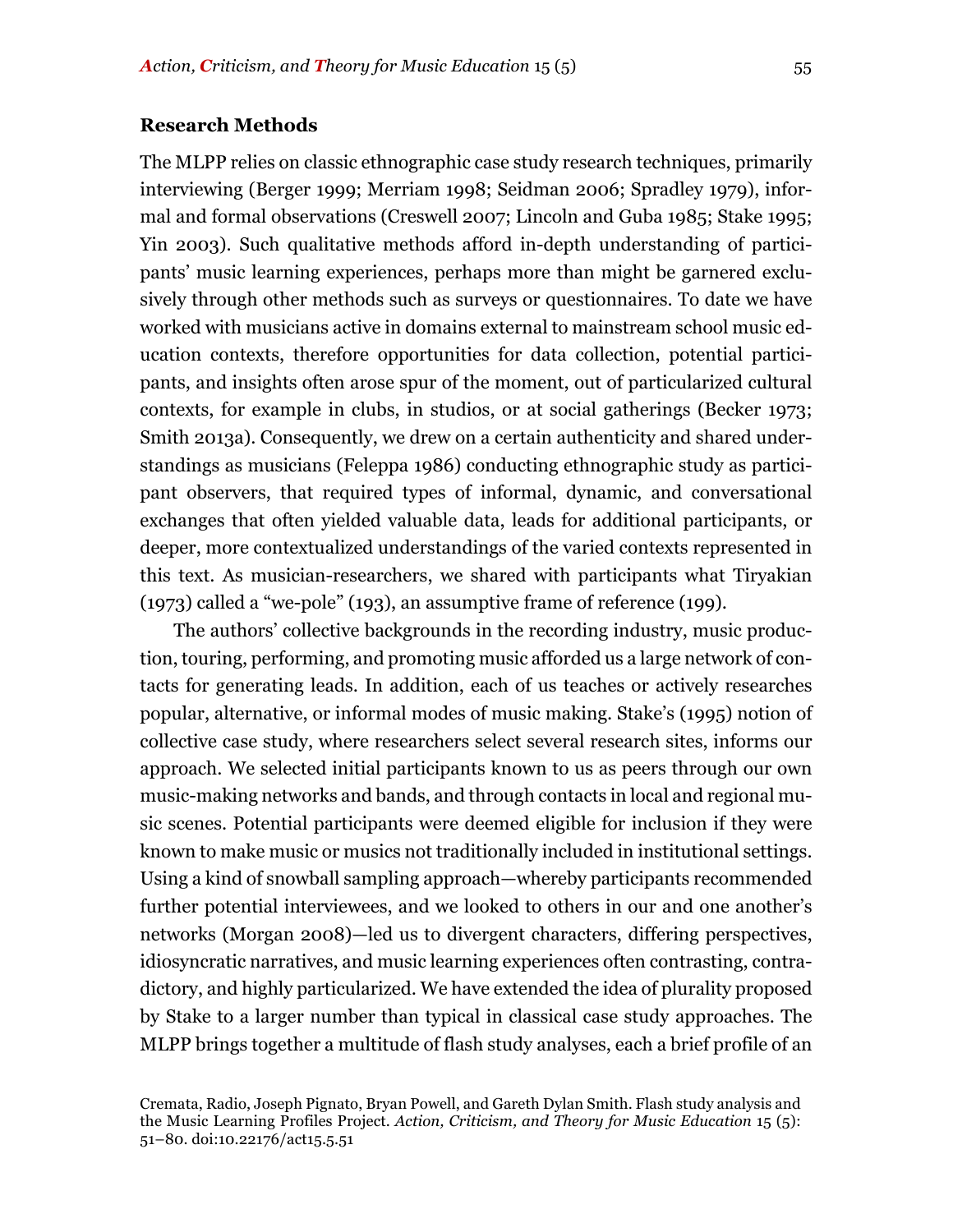idiosyncratic musician and music learner who obtained substantial bits of musical knowledge at least partially outside formal institutions. Currently, the MLPP has compiled 30 flash studies. We anticipate that this number will grow well beyond that number as we continue with the project and invite more contributors.

A flash study analysis is a short, written case study. Where case studies traditionally go into great depth (Robson 2011), a flash study analysis is kept to a maximum of 2,000 words. Compiling many smaller profiles over time has generated a large pool of data from which we have begun to draw nuanced understandings of the myriad approaches to music learning extant in and emerging from the early part of the 21st century. We selected those referred to in this paper, below, because they represent the diversity of musicking and music learning from across the 30 cases; themes emerging from the larger data set are also present in this selection. The data presented were collected through semi-structured interviews, with each member of the MLPP team using the same standard 13-item questionnaire developed by the group. Interviewees were asked to talk about what they do, to describe how they learned (and learn) to do this, to identify key learning experiences, to talk about involvement in formal or school learning environments, and to discuss how they see musicking practices passing to a future generation.

Although extant music education research has often focused on music teaching and learning in institutional and compulsory schooling contexts, a number of precedent studies have encouraged us to pursue this project. Early influential studies include Bennett's (1980) sociological analysis of becoming a rock musician and Campbell's (1995) ethnography of music learning in a teen garage band. More recently, Green (2001) profiled the ways in which groups of popular musicians learned including through haphazard, exploratory learning, social exchange, and mixing and matching methods and private tuition lessons in highly personalized ways. Similarly, Pitts (2013) used ethnographic methods to analyze the formative experiences of music teachers. Each of these precedent works underscored the significance and prevalence of music learning as it occurs outside the contexts of school-based music education. Music learning occurs in countless other areas including church music, community music, private tuition, open mic sessions, jam sessions, peer listening sessions, social exchanges about music, in recording or production studios, on bandstands in clubs and venues, in DJ booths, in homes, basements, garages, and, increasingly, in distributed, self-guided, asynchronous

Cremata, Radio, Joseph Pignato, Bryan Powell, and Gareth Dylan Smith. Flash study analysis and the Music Learning Profiles Project. *Action, Criticism, and Theory for Music Education* 15 (5): 51–80. doi:10.22176/act15.5.51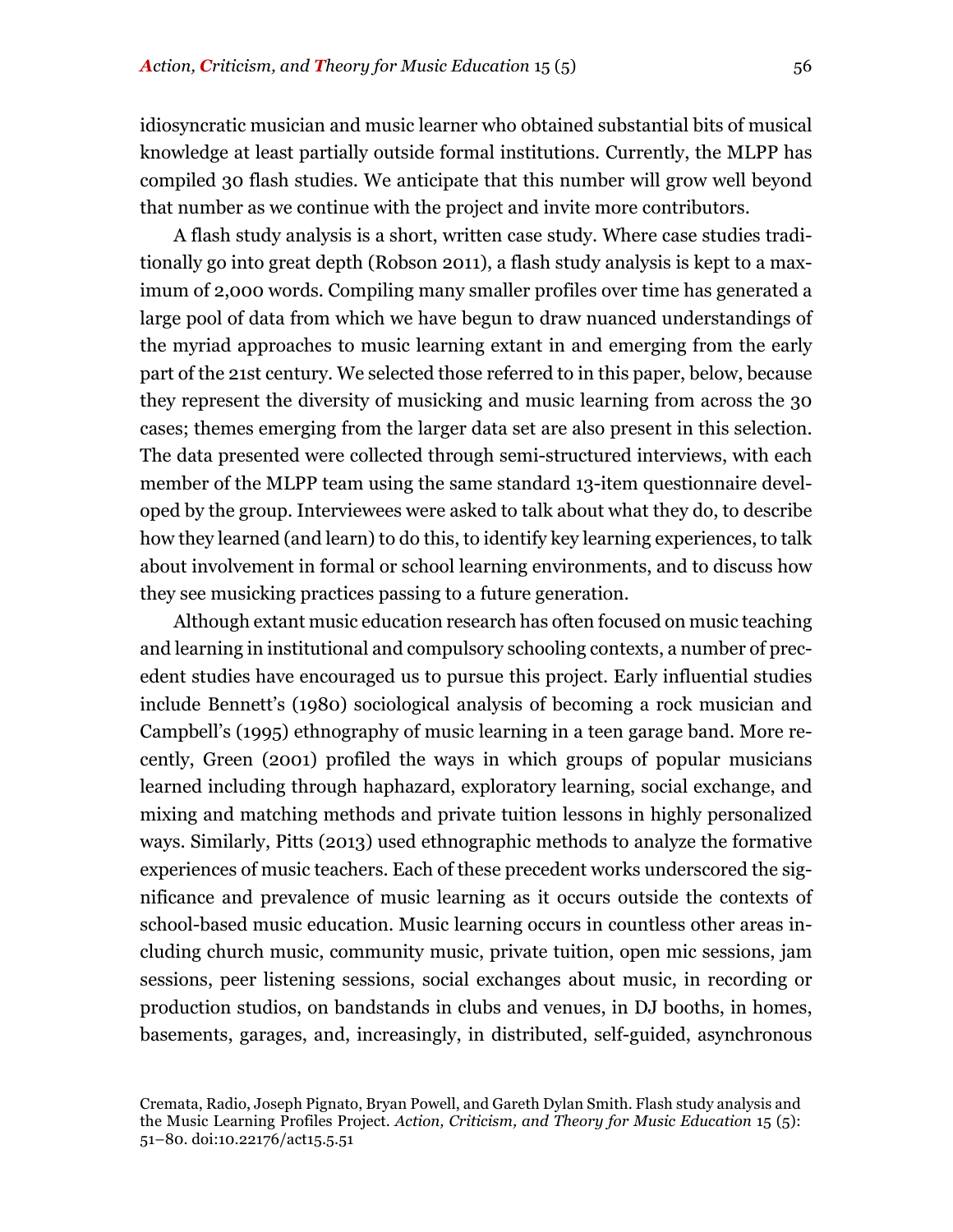ways mitigated by social networks, streaming media, and other Internet based platforms.

#### **Flash Study Analysis**

Music learning outside of traditional music education contexts represents a largely unexploited and seemingly endless font of potential data. The enormity of the potential cases necessitated succinct, rapid data collection and analysis that might allow us to amass a larger collection of profiles reflective of the diversity of music learning outside traditional contexts. Merriam (1998) and Stake (1995) suggested using comparative case studies coupled with cross-case analysis as a means for developing profiles reflective of complex ever changing social contexts. In order to ensure findings are "worth paying attention to," Lincoln and Guba (1985, 290) encouraged case study researchers to undertake "prolonged engagement," and "persistent observation" (307). Such recommendations hold true for in-depth, protracted case studies indicative of particularized contextual know-ledge. We have deliberately chosen a rather different approach. In addition to the preliminary profiles presented in this text, we intend to continue our research with the goal of amassing a robust, ever-growing collection of abbreviated, information-rich profiles of music learning outside of school contexts. We have adopted the term "flash study analysis" to describe our approach. Flash suggests a moment of illumination, akin to the flash of a camera or a streak of lightning across the evening sky. No single flash reveals much in and of itself. Collated, however, many flashes can illuminate much more, providing a richer portrait than any single photograph or greater expanses of a surrounding landscape than a solitary flash of lightning.

Each author/researcher decides what from the interview is important to include, in line with practices established in interpretive phenomenological analysis (Smith, Flowers, and Larkin 2009). This approach acknowledges iterative meaning-making in qualitative, and we recognized "a third hermeneutic level [for] the imagined reader… trying to make sense of the researcher making sense of the participant making sense of X!" (Smith et al. 2009 41). Since the researchers' biases and judgments become a research tool with which to analyze and interpret the data, Merriam (1998) suggested that the researchers explore and explicitly provide a critical self-reflection regarding their assumptions, worldviews, biases, theoretical orientation, and relationship to the study that may affect the investigation;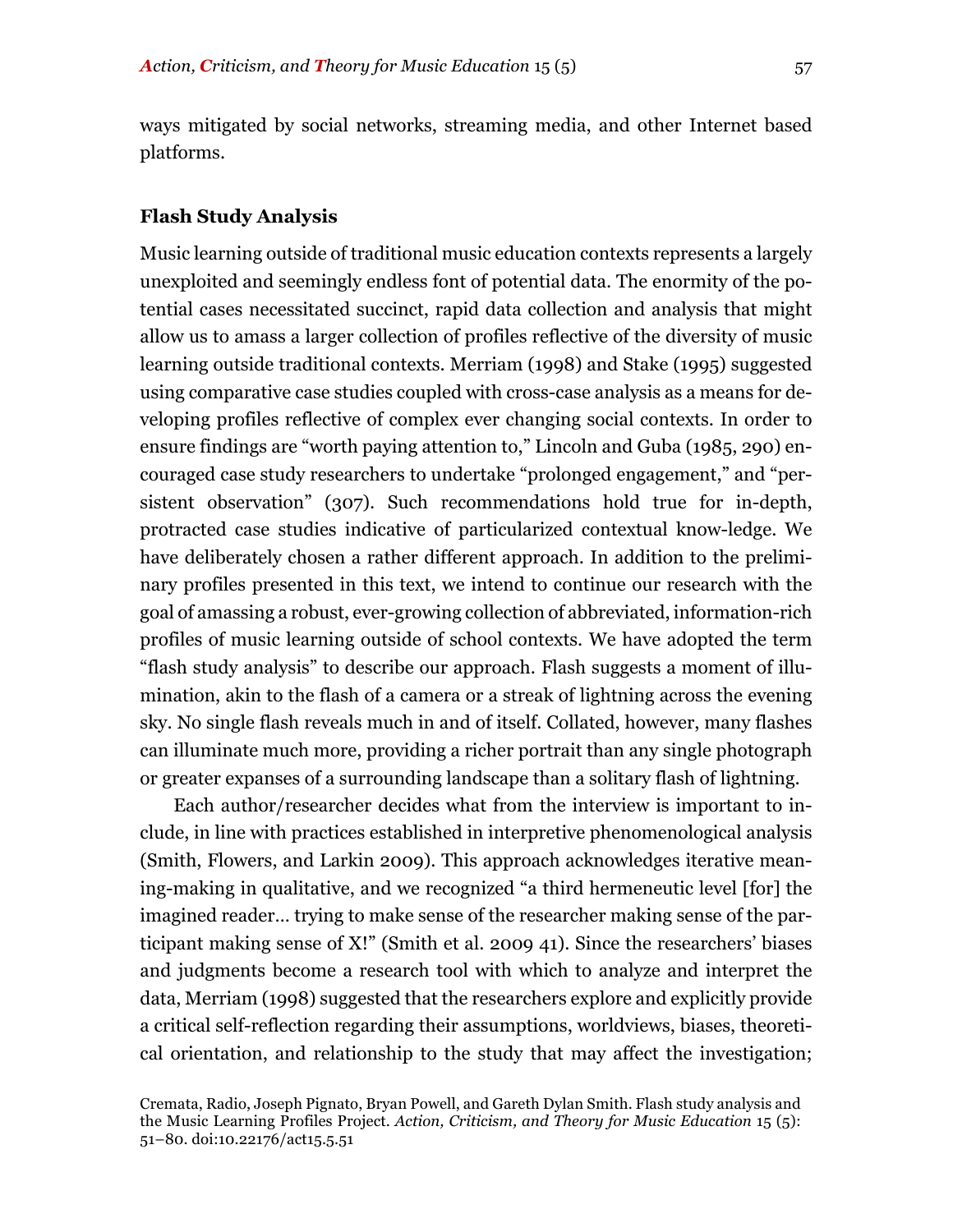while we have not provided accounts of such reflexivity in this paper, it is precisely this activity that underpins and informs the interpretation and coding of data as described. Before a flash study analysis is complete, it is shared with the participant for approval, as a requirement of the IRB-approved process. While there are obvious limitations to such an approach, there are also significant strengths, as we have indicated. The MLPP is interested primarily extra-institutional musicking and music learning, two phenomena for which the participants are often not distinct. In the analyses we thus tend to focus on data concerning these aspects of musicians' experiences to the exclusion of other elements. Individual flash profiles will likely fall short of Lincoln and Guba's criteria. We understand this and see it as a strength of the MLPP, rather than a weakness, because collectively the dozenor-so flash study analyses in this initial publication, coupled with hundreds or even thousands in the corresponding online repository, could illuminate far more. Also, as we discuss further below, this burgeoning collection of flash profiles should allow us and other researchers to piece together larger, macro understandings of music learning in and across immensely varied contexts: to take "the simple precaution of holding before [our minds] contrasting experiences" in music learning (Dewey 1916). The flash study approach we are establishing here has possible potential to be utilized in other disciplines and fields as a new way of data gathering in qualitative research contexts. The emphasis on multiple flashes and plurality of perspectives, rather than deep case studies might be useful in many domains of research, such as, for instance, gaining insights into practices across the arts.

Coding was undertaken iteratively by each of the researchers, as we listened to recordings of interviews, transcribed these and condensed them into flash study analyses. Reviewing analyses, we discussed intersections and commonalities, and collectively reduced an exhaustive list of over forty codes into four themes for the purposes of this paper. One of the exciting features of the MLPP in its present and (we hope) future states is that data can potentially be interpreted under many themes—according to readers' or researchers' disciplinary or cross-disciplinary orientation—thereby affording new insights with each interpretation. This is in line with the various hermeneutic levels identified and explored by Smith et al. (2009), as mentioned above. We present an interpretation of data under headings that define a coding salient to us in or orientation as music education scholars. We employed a three-part analysis approach recommended for collective case studies:

Cremata, Radio, Joseph Pignato, Bryan Powell, and Gareth Dylan Smith. Flash study analysis and the Music Learning Profiles Project. *Action, Criticism, and Theory for Music Education* 15 (5): 51–80. doi:10.22176/act15.5.51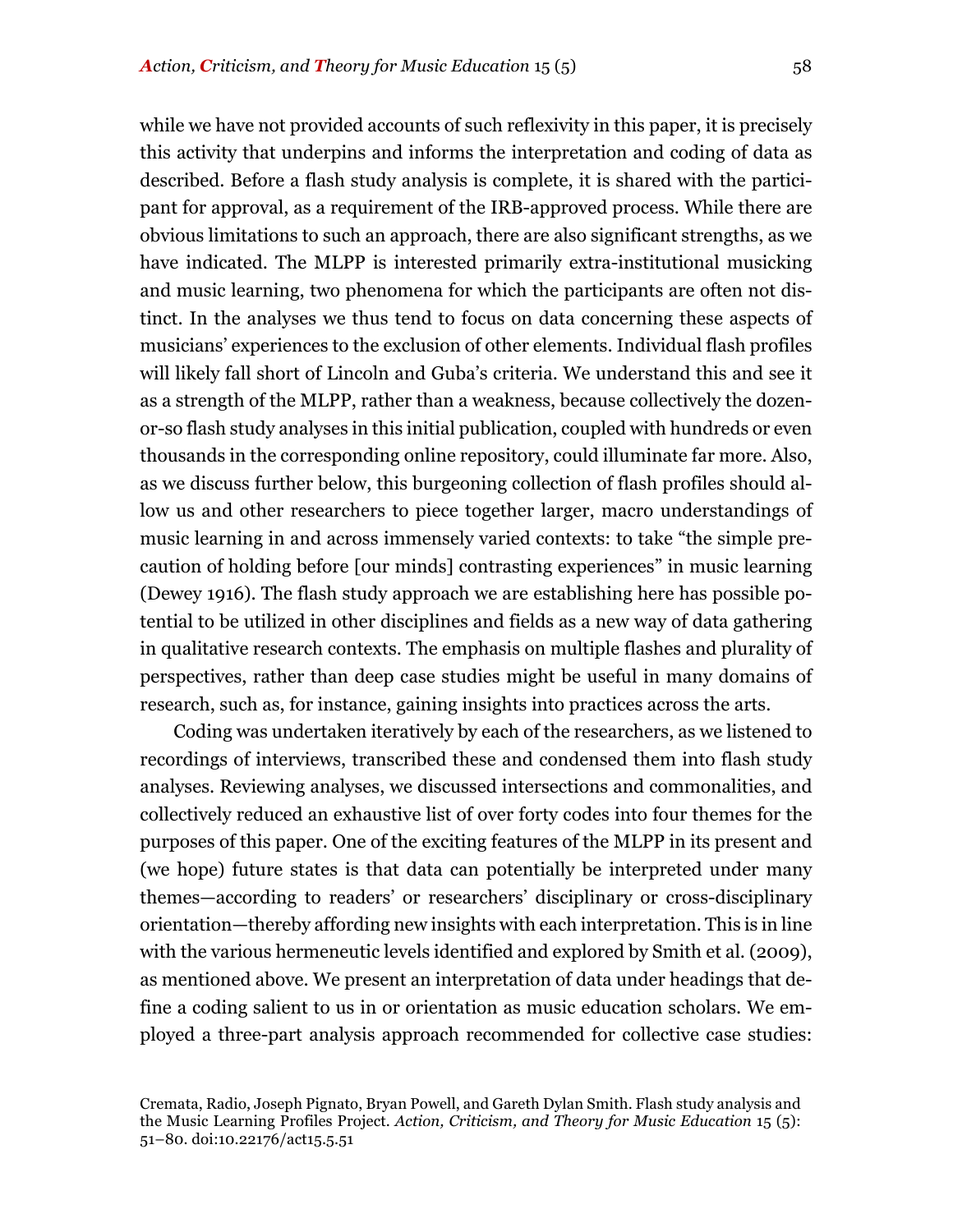within-participant analysis (detailed description of themes within each participant), cross-participant analysis (thematic analysis across participants), and assertions ("an interpretation of the meanings") (Creswell 2007, 75). The researchers independently interviewed participants and wrote narratives describing the individual participant music learning experiences.

After reviewing participant narratives, the researchers met to discuss the initial analyses, identify emerging themes, and interpret meanings from the individual flash studies. Those meetings occurred one or two times a month via videoconferencing over the course of two years. In those conferencing sessions, the authors compared coding, notes, and shared emerging questions. We also worked to refine our understandings of the flash profiles, the themes therein, and their implications for the larger aims of the project. Those conferences spurred further conversation, consideration, and deliberation. Consequently, between scheduled videoconferences, the authors engaged in ongoing discussions via electronic communications, individual conference sessions, and document sharing. The combined outcomes of our conferencing, sharing, and deliberations led to conference presentations and dialogue with other researchers that supported the themes and reflected our observations. Finally, the researchers sent drafts of their findings to the other researchers who acted as external reviewers to get feedback and enrich understanding of the flash studies.

#### **Preliminary findings**

As we have explained, above, the merit and potential for the MLPP reside in collection, interpretation and widespread availability of a large data set, which has for the most part yet to be collected. We include here some data from across the 30 flash study analyses completed by the authors to date. The four themes included are taken from across the flash study analyses. These themes are: intentionality, learning by doing, value and meaning of music and musicking, and rejection of school music education. We have not quoted from each case here, but have instead included representative statements from selected studies as appropriate. First of all, we have included brief biographical information on the participant musicians who flashes inform the data analysis in this paper.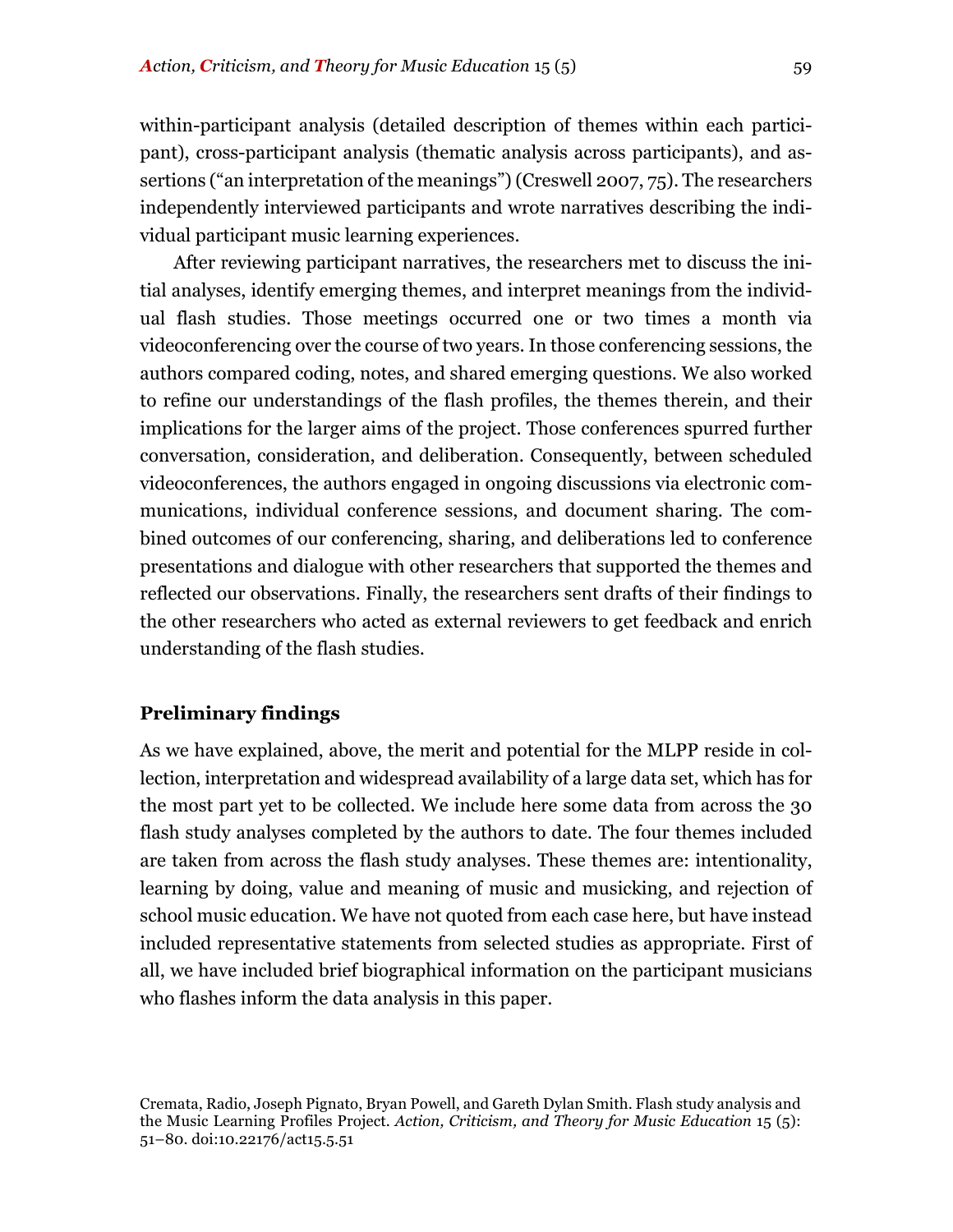#### **Participants**

The following biographical sketches provide background on preliminary participants in the MLPP. Each of the participants is active in their geographic territory as well as online. Given the established nature of their professional names, including a number of stage names, *noms de plume*, and preferred nicknames, the primary investigators sought permission during the institutional review process and from each of the participants to use their actual names. So, the names herein represent the names by which participants are widely known.

*Gavin* is a musician based in London, who takes pride in functioning outside of the mainstream music industry, inspired by "punk, [which is] about DIY, is antiprofessionalism and yet maximum content." Almost entirely self-taught, Gavin has worked creatively in music performance, photography, film, iPad app development, audio production, print editing, copy-writing, and song-writing.

*Jacqueline* is a 21-year-old musician from London, England. She has been a YouTube guitarist for six-and-a-half years (as of September 2013), and has been labeled as a "heavy metal guitarist" who "just fell into that category" because "I like to play fast." Her learning experiences were hybridized (Smith, 2013a), incorporating formal and informal practices (Green 2002).

*Jacquelyn* is a musician, actor, teacher, and activist, and primarily a flutist. A theatrical perspective helps her to see the flute as a character or protagonist when she is writing and performing with the instrument. She has learned in hybridized ways, including earning an MA in Irish Traditional Music, on which music was learned entirely by ear.

*Rod* is a pianist and singer based in London, and has earned a living as a performer for forty years. He plays piano every day, mostly in residencies in restaurants and private members' clubs, often also singing. Rod took lessons in classical piano as a child, and has since learned by ear and "on the job".

*Anthony The Twilite Tone Khan*, a native of Chicago, has produced and written music under the names Ynot, 2 pc. DRK, Master Khan, and Great Weekend. The Twilite Tone explained his work, "I use the mechanism of music, whether it's production, or songwriting, or… being a conduit of the music… spinning or playing records and weaving them into a tapestry to tell a story."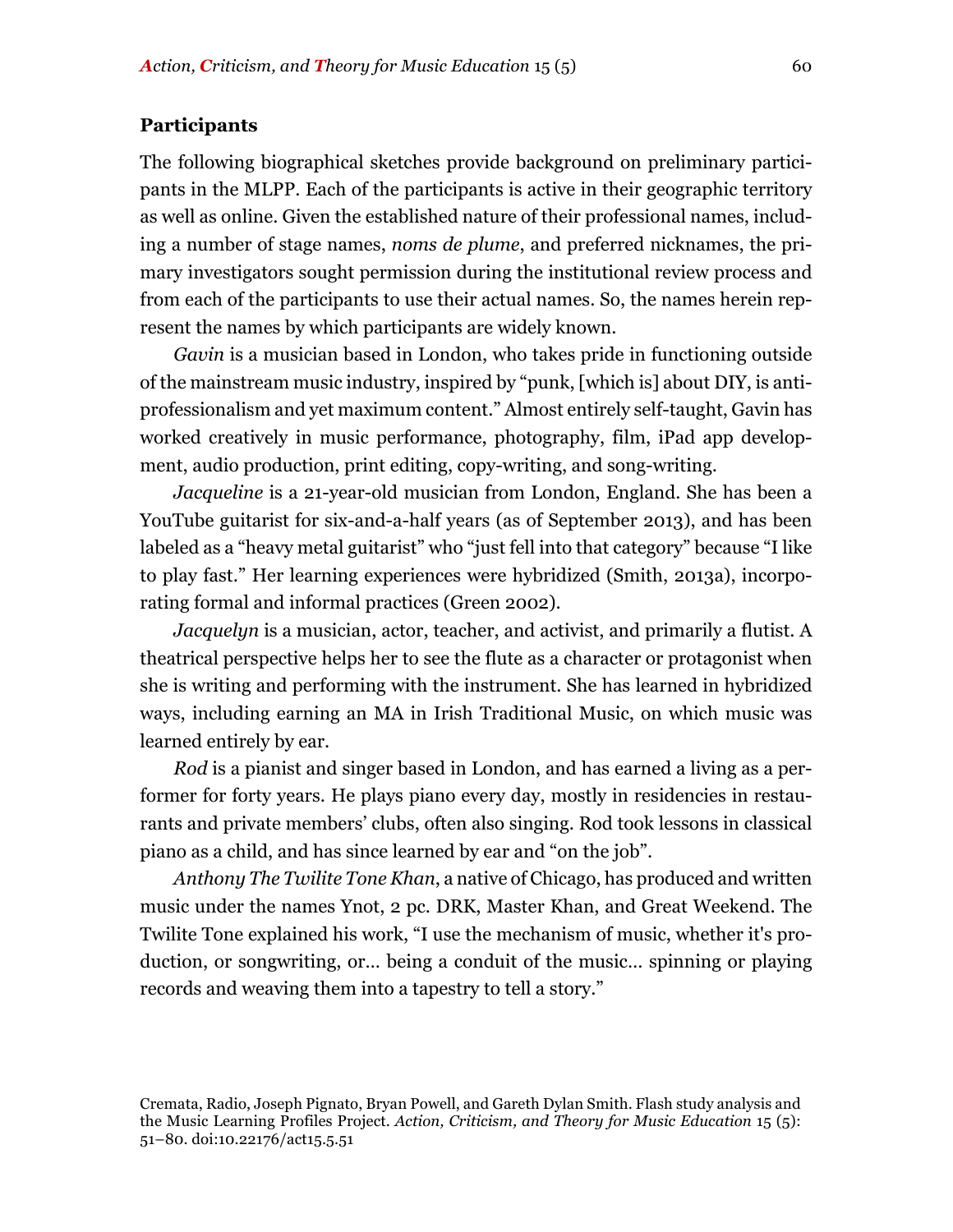*Intikana Kekoiea*, a Boriqua hip hop artist, grew up in the south Bronx, one of New York City's five boroughs and the geographic location most frequently associated with the birth of hip hop culture (Chang 2005; Katz 2012). Intikana best described himself, "I am a poet, an educator, a film-maker, a photographer… Everything I do…is through the lens of hip hop."

*Amia "Tiny" Jackson* is "a recording artist, photographer, songwriter, radio show host, DJ, MC, and a student" at a small liberal arts college in Upstate, New York. Born and raised in Brooklyn, New York, Tiny Jackson presents as a natural entertainer. She hosts a hip hop radio program that has generated a cadre of fans "in New York but all over too, like in other parts of the world."

*Andy Krikun* is a singer/songwriter, rocker, and educator whose musical experiences took him through the rock club scene in Los Angeles and New York, to graduate school, and later teaching rock ensembles at a community college. Andy's focus now is on facilitating musical experiences for his students so that they might find their love of music.

*DeVeor Rainey* is a music educator, musician and composer. Born in 1966 in the South Bronx neighborhood of New York City, DeVeor's musical learning journey has taken her from listening to the radio as a little girl, through the birth of Hip Hop, to teaching music in an East Harlem public school.

*Sean McPherson* is a music educator and the co-founder and bassist of the Twin Cities hip-hop group Heiruspecs. While he values the informality of his hiphop education, he believes he could have been better prepared for a career as a hiphop artist if his formal education offered curriculum that considered the career demands of a professional outside of the academy.

#### **Intentionality**

Participants in the MLPP exhibited "intentionality" in their statements, actions, ways of seeing their environs, those with whom they interact, and in their self-perceptions (Anscombe 2000; Lincoln and Guba 1985; Searle 1983, 1997, 1998; Schwandt 2007). Anscombe (2000) described intention as a single phenomenon observable in human expressions (e.g., I intend to be a musician), actions (e.g., I make music), and explanations of actions (e.g., I make music because…). The latter category represents a coupling of expression and action (Anscombe 2000) and is most akin to our understanding of intentionality.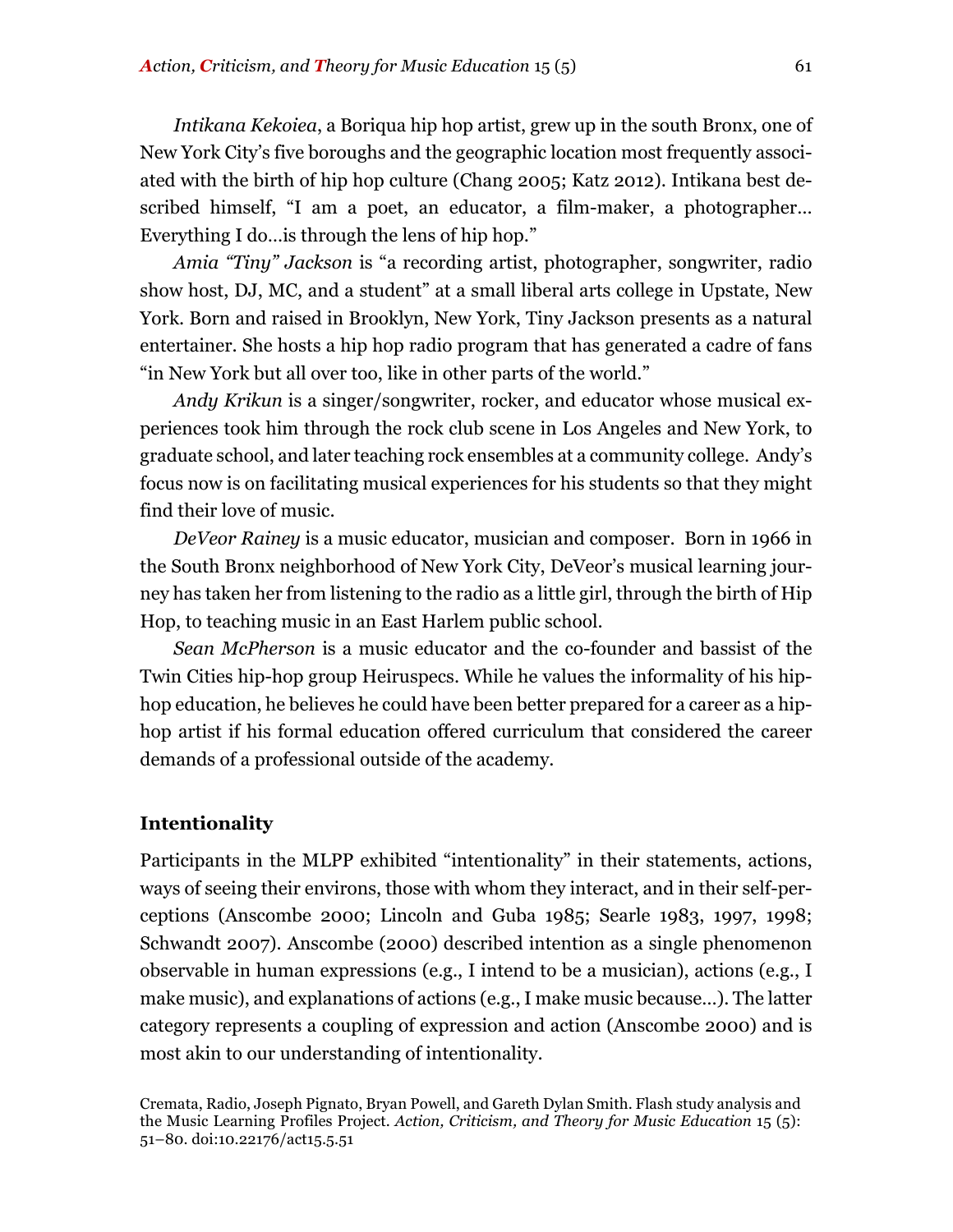Searle (1983) noted that intention and intentionality do not necessarily go hand in hand. In other words, one might intend without intentionality. The "directedness" of intent represents a hallmark of intentionality (3). The authors found Anscombe's (2000) coupling of action and expression, and the directedness of intentionality identified by Searle (1983), to be particularly revealing in our deliberations of participant expressions, actions, and reflections. Intentionality exists as part of the weft and warp of "background" forces, including existing traditions, established practices, accepted conventions, and collective belief systems (Searle 1983, 1997).

Regelski (2002, 2013) has applied Searle's work to essential questions regarding the value of, function of, and de facto practices of contemporary music education. Regelski (2013) described "background" as "the attitudes, dispositions, values, social institutions, paradigms, and practices that shape who we are, what we conceive and value, and what we can create" (8). Pignato (2013) noted that individuals engage those background forces in ongoing reconciliations, locating intentionality "at the nexus of inner mental processes and outward engagement of the world" (9). The expressed intentions of the MLPP participants underscore the degrees to which they function as motivated actors (Tilly 1990), purposefully curating identities, while reflecting on, engaging with, and setting themselves in opposition to the prevailing "background" (Searle 1983, 1997) contexts in which they live, work, and create. For example, the comments of hip-hop producer Anthony "The Twilite Tone" Khan:

So as I, as a kid as I rebelled against it, we circle back, don't we? We circle back to those things we rebelled against and look at them in a different context… Now I see it with great value. I'm glad. I'm glad that I had that as an institution to rebel against. I'm glad I rebelled and I'm appreciative that I can see that right now, at this moment of time.

Similarly, Intikana Kekoia asserted that "the one question we're all trying to answer is 'Who am I?' 'Who am *I*?' 'Why am I?' 'Why am I who I am?' 'Do I matter?' 'Who have I been?' 'Where do I come from?'" Amia "Tiny" Jackson's explanation of how she got started rapping reveals a similar outlook:

That's basically how I started rapping; just from seeing things [going on in her home]. You know, I didn't really have any other outlets to express what I was feeling, so I did it by rapping. That's how I started. I wanted to rap about their [adult family relations] problems to let them know, "I understand what y'all talking about." They used to come and just gossip, like, from watching people be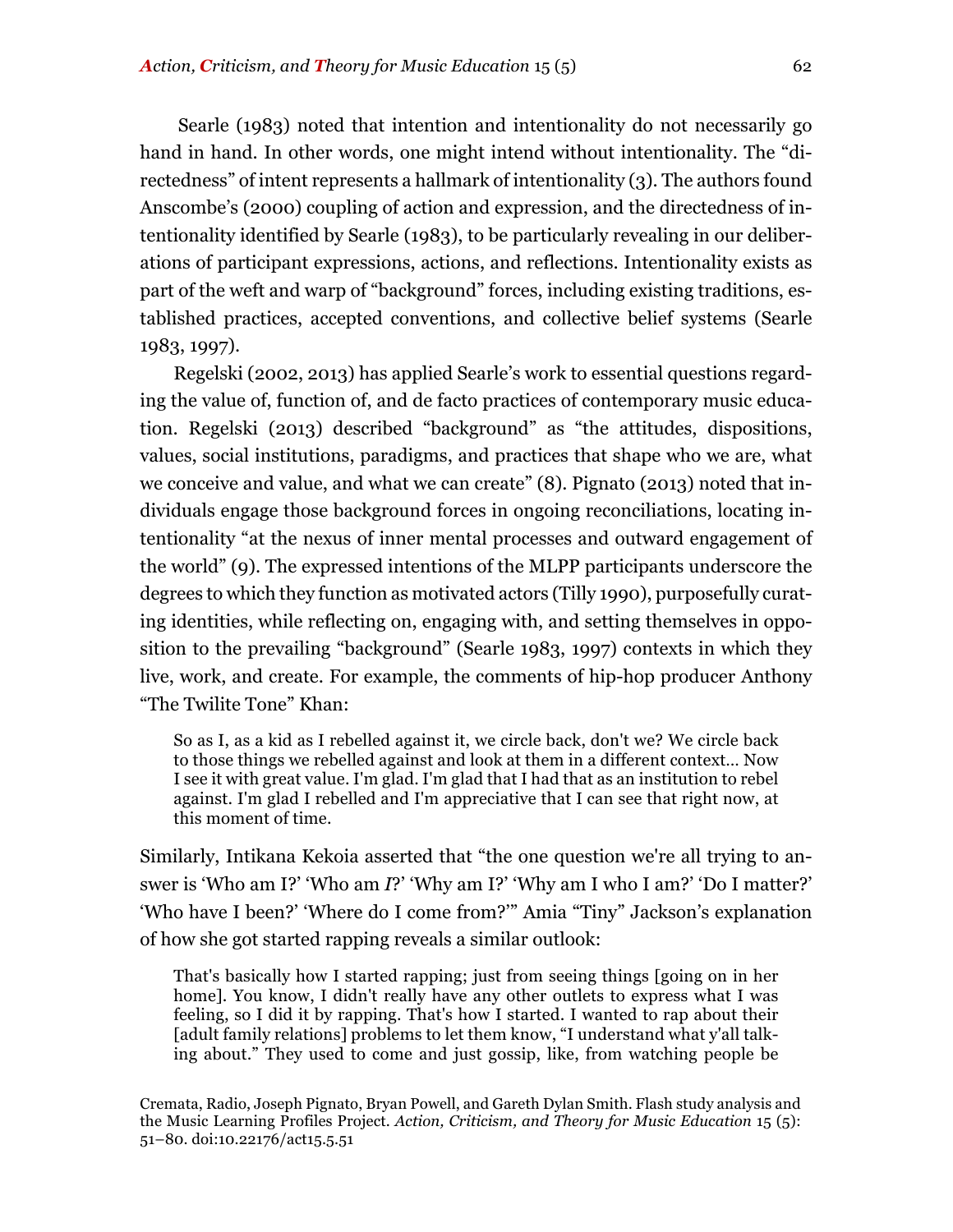abused, they come in talking about being cheated on. That's what I rapped about for a lot of my life. It's about what I seen and how the other females were being treated for a very long time.

Thus we have found the intentionality with which participants speak about their music lives remarkable. The same intentionality informs their navigation of richly complex social lives at once bound to and subject of their music making.

#### **Learning by Doing**

A preference for learning by "doing" (as opposed to learning through being "taught") was a recurring theme, reflecting the "informal" learning practices of musicians identified by Green (2001), also described as "natural" (Green 2008, 42), a notion supported by Stålhammar (2003) and resonating with Bamberger's (1978, 173) concept of "intuitive musical knowing." Jacqueline, for instance, learned guitar largely by "watching guitar lesson videos on YouTube, jamming alone and messing around." Multi-platform musician Gavin, felt strongly that "being fired is the best educational experience you'll get—every time I get fired from something, I need to get better at something else." Flutist, Jacquelyn, found that "you learn everything on the job," while hip-hop bassist Sean described the practical knowledge acquired from "learning on the bandstand." From across the traditions inhabited by these musicians, most emphasized the importance of learning music in and through non-written forms—also typical of "natural," "intuitive," and informal modes of learning (Bamberger 1978; Green 2001). Rod, a pop and cabaret pianist, emphasized the importance or ear training and listening (on the radio) to as many popular songs as possible. Similarly, folk and new-wave rock musician Andy recalled listening to records and the radio to learn songs. Andy recalled, "I sort of prided myself on this idea of being self-taught and I wanted to follow the way that I thought my heroes had learned music, being self-taught."

#### **Value and meaning of music and musicking**

The value and meaning of music was a theme across studies, and is significant perhaps because of challenges these musicians' statements may pose to the norms and assumptions of school music education. Flutist, Jacquelyn, for example, offered a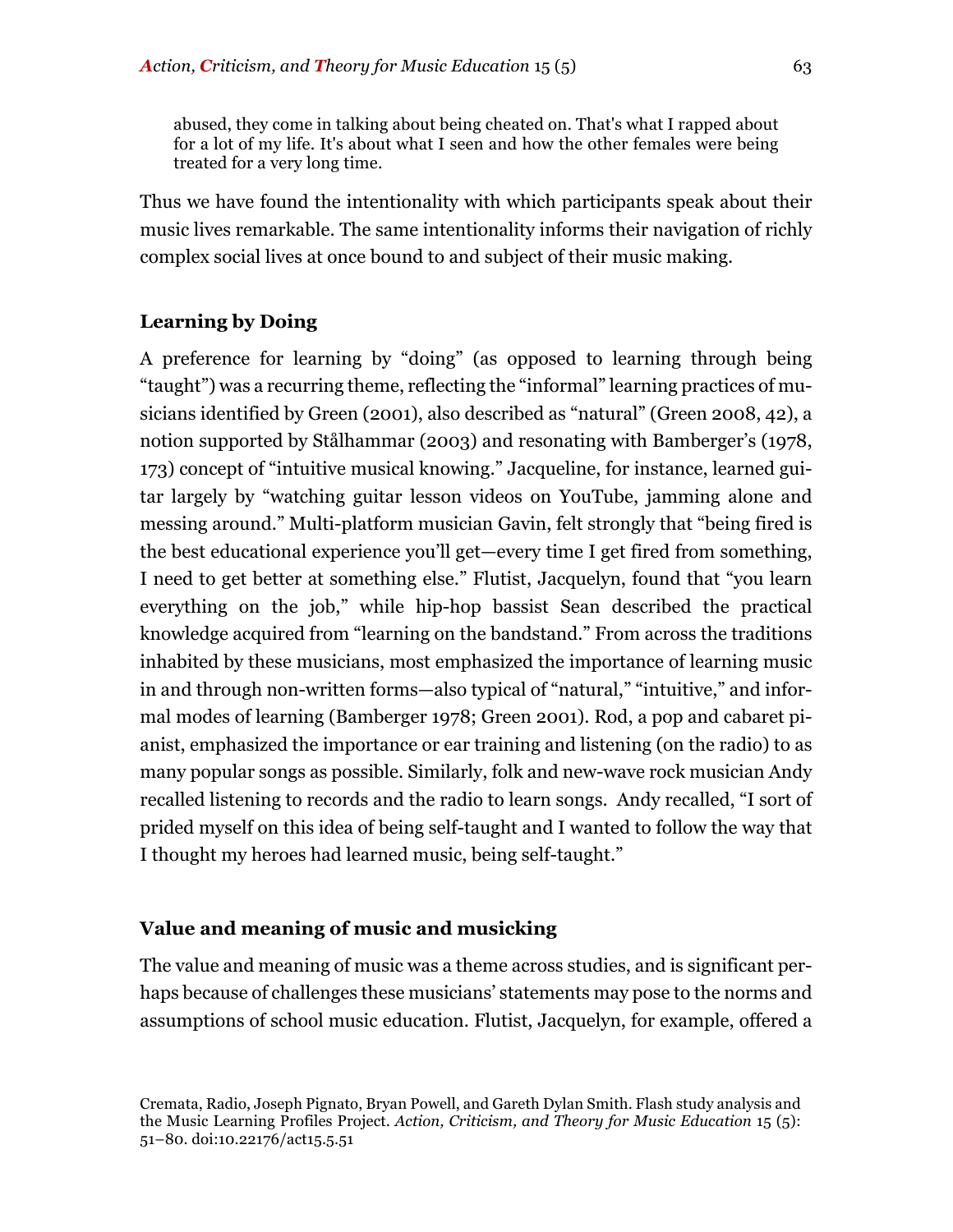critique to pervading neoliberal assumptions that inform so much music education (Parkinson 2014; Parkinson and Smith 2015), especially at college level:

The arts have a value above and beyond that [making money], really, which is immeasurable… and it goes beyond each individual art as well… Music is music, at the end of the day—why do we have to keep defining it in other terms, and justifying it by other value systems?

Music teacher DeVeor commented on how narrow notions of success in music and of music making can fail to include the plethora of music making experiences that are happening everywhere: "When we see the bucket players on the street or the kids drumming on the tables, that should be viewed as a music education experience. They shouldn't be devalued. That should be significant, you know?" Multiplatform artist, Gavin, hesitated to self-define as "professional," despite broad, deep skillsets, due to an uneasiness around his impression that professionalism too often implies "corporate" or commodification. He takes pride in functioning outside of the mainstream music industry, saying that "I often deliberately do things with the minimum 'professionalism,' but the maximum possible artistic output."

#### **Rejection of school music education**

Learning in more traditional institutional settings would form part of a musician's approach to learning, but on his or her terms. Guitarist Jacqueline explained that she has taken lessons in "music theory, scales, chords, all of that" but is teaching herself to improve her sight-reading. Gavin expressed disdain for and distrust of the educational system in the UK, saying that "every experience I've ever had in an institution has been appalling… I am completely DIY, I don't believe in academic education—it's just a good way to make money for a lot of people." Reflecting on first learning the guitar, folk and new-wave musician Andy recalled that there was little connection between the music that he was interested in playing and the music ensembles at his school, stating, "I had nothing to do with any formal music program, school music or private lessons after the age of 11." Similarly, Anthony "The Twilite Zone" Khan, recalled that "I wanted to create music. I didn't want to be in the marching band anymore… it actually inspired me to want to rebel against convention and structure. Think outside of the lines or to color outside of the lines."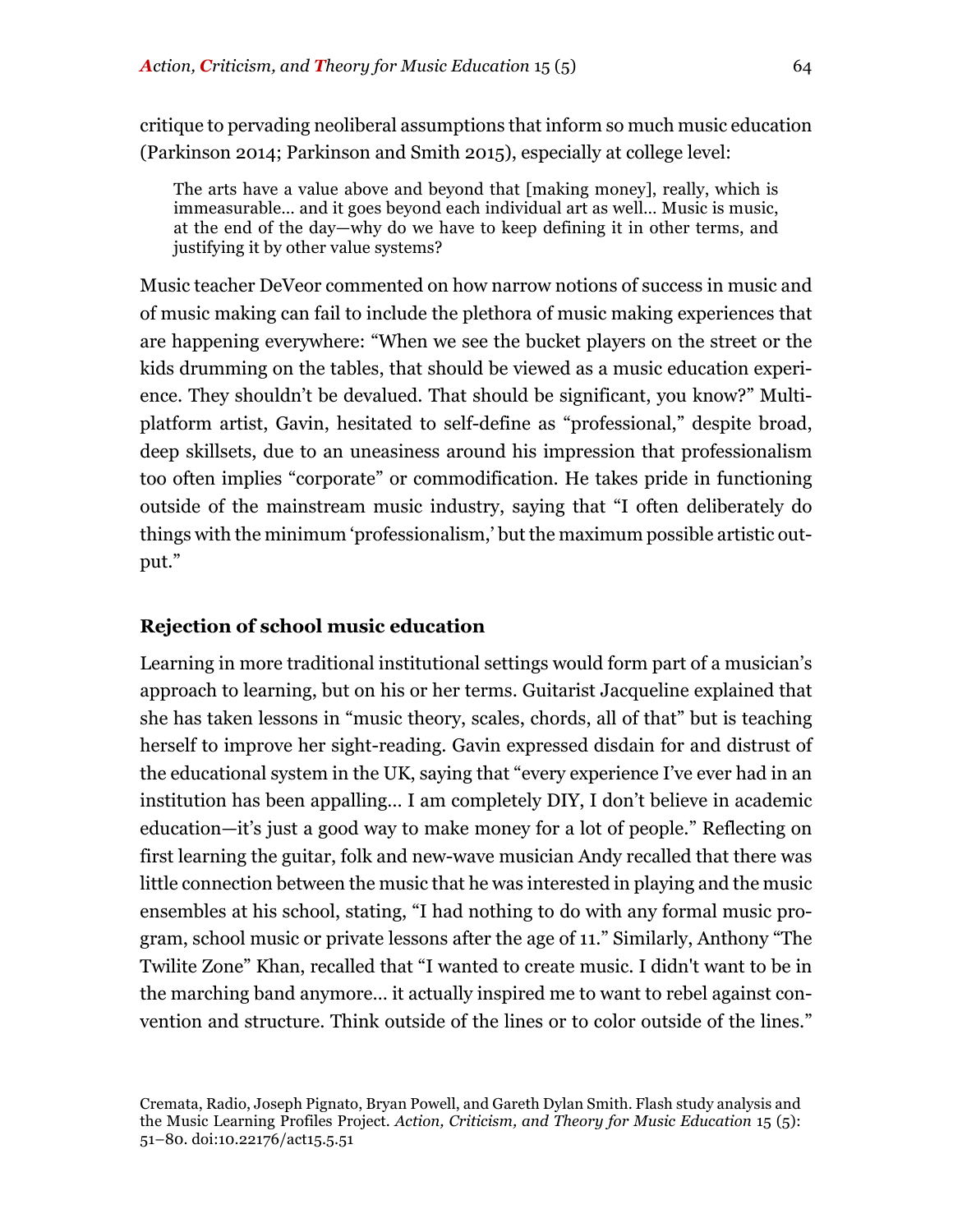Due to limitations and access to "master" musicians, learners "on the outside" often do their learning quite differently from school learners. Thus, they ascribe "pedagogic authority" (Bourdieu and Passeron 1977, 19) to a range of role models who are excluded from much discourse in mainstream music education. The benefits of such "constructivist" learning (see e.g. Custodero 2010) need to be explored further, we argue, shedding light on a medium of learning through doing and learning as knowing. The mentoring approaches that also seem to pervade learning practices need closer investigation to establish challenges and merits.

#### **Areas of intersection**

We have begun to see that although the participants are somewhat diverse in regard to demographics, musical genre, and previous music experiences (and will be increasingly so as the project grows), there are similarities in the music learning experiences across the pool of participants. For example, in examining some themes from the first 13 flash study analyses conducted, we were able to see similarities across a majority of cases. We often identified similar themes that were described differently by various participants. For instance, in several instances the theme of gaining professional experience from "learning by doing" was present (e.g. "professionalizing on the job" in the Jacqueline Mannering flash study analysis, "learning on the job" in the Rod Melvin analysis, and "learning on the bandstand" in the Sean McPherson analysis). Likewise, in multiple cases the theme of creating a musical identity was present, although it was described in different ways throughout various case studies (e.g. constructing a musical identity, crafting a persona, and curating an identity).

From the flash study analyses, we also identified the following areas of intersection:

- Learning Inside
- Learning Outside
- Hybridized Learning (mixture of formal, informal, etc.)
- Intentionality
- **Practices**
- Identity
- **Currencies**
- Development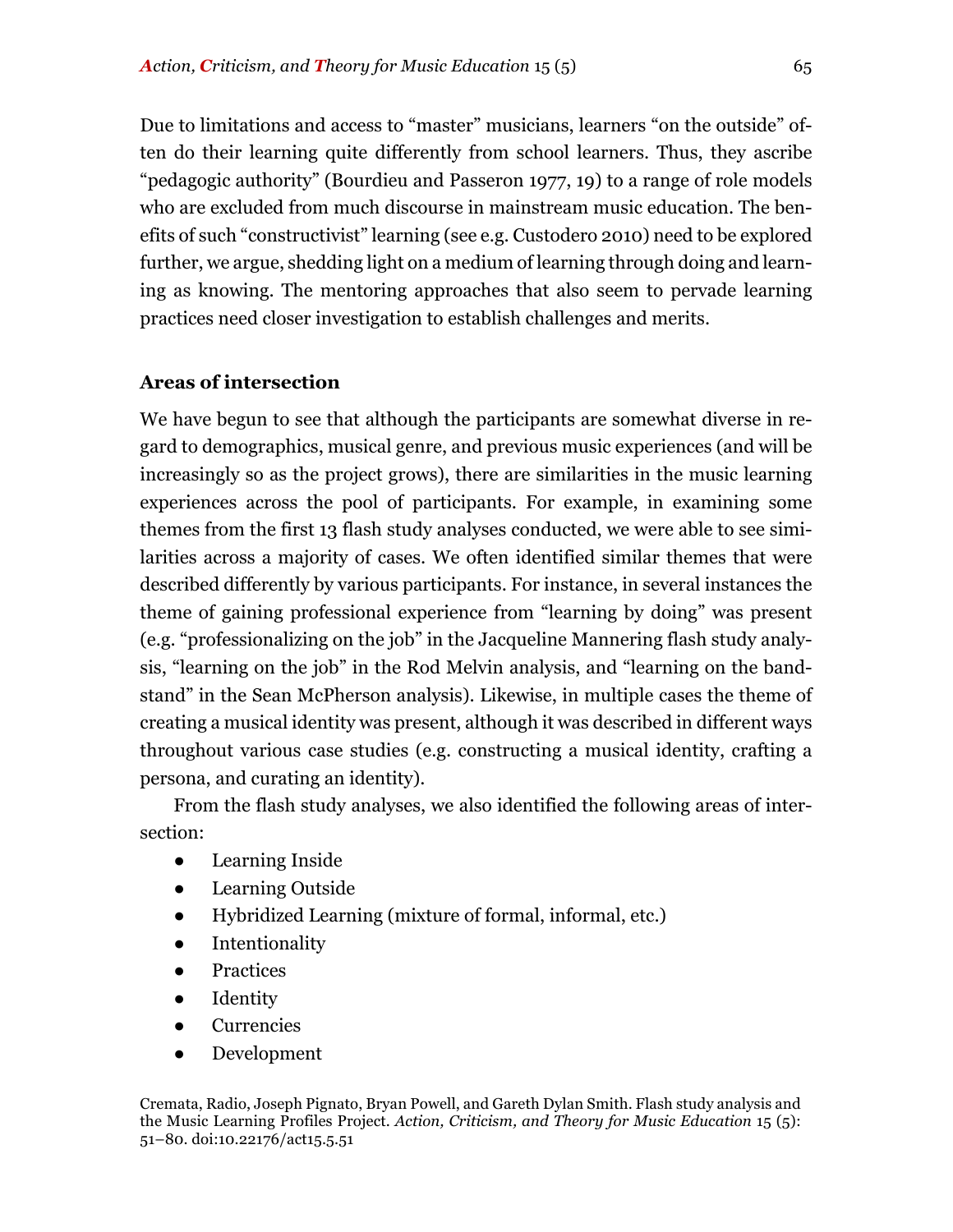- Curating of skill set, and of knowledge set
- Learning by doing
- **Epiphany Moments**
- Paying Dues
- On the fringes of celebrity

As more flash study analyses are completed, the compilation of recurring and intersecting themes will continue, and through examination of them it is hoped that the profession can develop and deploy deeper understandings about how musicians learn and can learn. While traditionally, the findings from qualitative case studies are not generalizable, the MLPP aims eventually to include such a large number of flash study analyses that commonality of emergent themes might be generalizable across music learning contexts as well as offering numerous particular and specific pedagogical approaches upon which to draw. We hope that scholars in other disciplines and fields might also find this qualitative-approach-on-a-quantitative-scale to be beneficial in their own work. Scholars might also farm through the repository of flash studies discovering new areas of intersection among them flashing new light upon existing data.

#### **Utility of the Music Learning Profiles Project**

In collecting, analyzing, and presenting profiles in an online repository, we hope to create a database for, and a community around stimulating discussion within the field of music education regarding what might constitute valuable music learning experiences. We foresee a collaborative discussion, ongoing and generative of new leads for potential participants, expanded awareness of myriad approaches to music learning practiced around the globe, and deeper under-standing regarding commonalities, differences, trends, and anomalous individual possibilities that emerge from the flash study analyses. By hosting data primarily in an open-access online database, we aim to keep the data alive. Analyses should change, or be able to change, as more cases and more flash studies are added. Hopefully then understandings derived from analyses could be incorporated into discussions affecting policy and curriculum decisions in music classrooms and in music teacher education contexts, democratizing music education access and practice.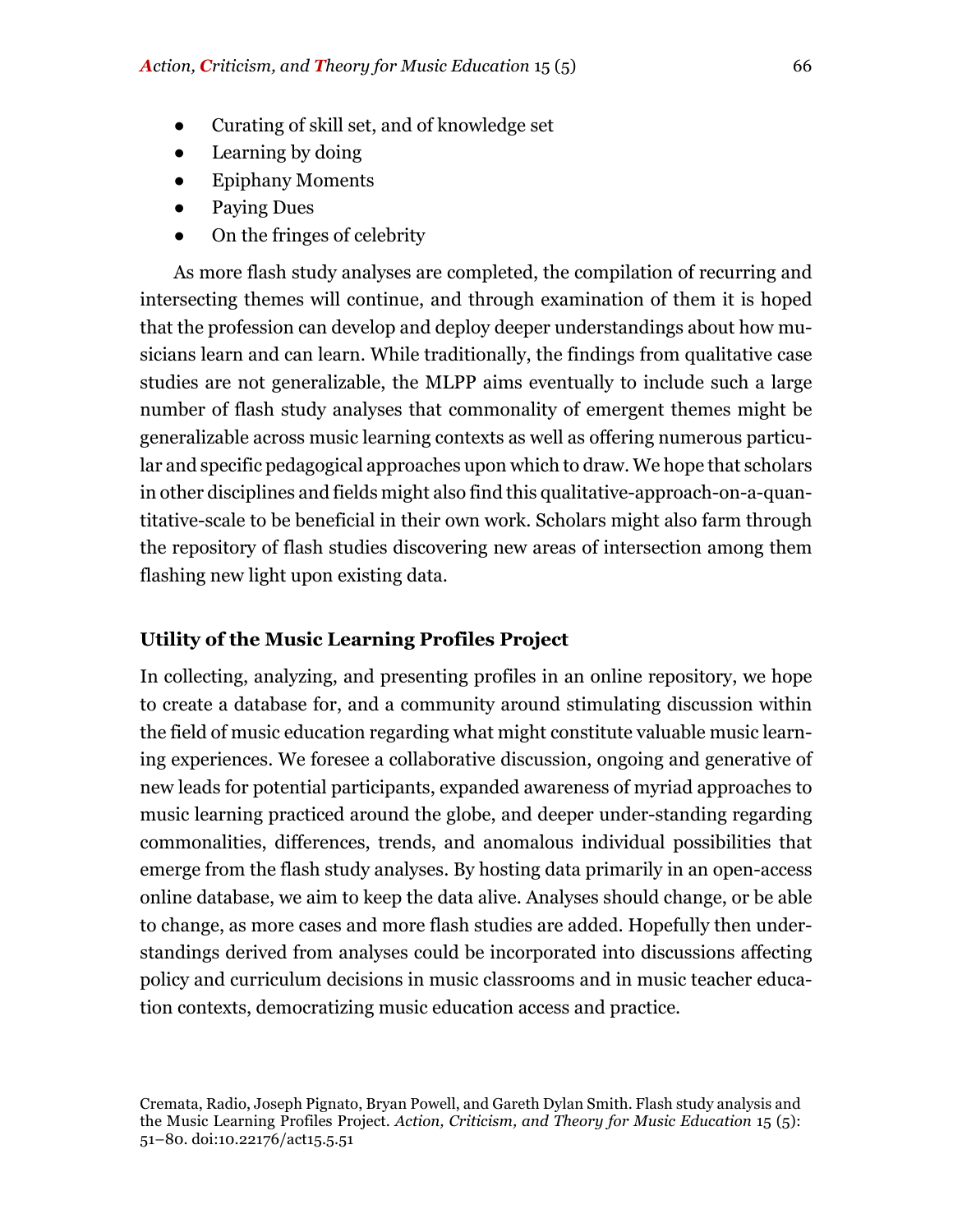In July of 2014, we presented the core elements of the MLPP during a workshop session at the 31st International Society for Music Education World conference in Porto Alegre, Brazil. That session yielded valuable input from the scholarly community and strongly suggested that colleagues would seek to contribute to the MLPP and to search the online repository. Prior to and since then, we have also presented the project at other conferences and symposia, continuing to gather feedback (and support) for the MLPP. For the present, we invite other scholars (including graduate students) to contribute to the online database that will be curated by the authors currently comprising the MLPP; there will be a template for construction and submission of flash study analyses to ensure sufficient similarity for comparison. The MLPP database will have applications as a research tool and as a teaching and learning resource for master's and doctoral level music education scholars, for undergraduate pre-service music teachers, and for students in elementary and secondary settings. Scholars in music education, ethnomusicology, popular music studies, cultural studies, and related fields might use the database in much the same way as they might use traditional collections of case study analyses; to gain particularized knowledge in regard to each of the participants. The breadth of cases considered offers, however, opportunities for a level of consideration that transcends the particularized contexts of the individual profiles. Eventually, scholars will be able to cross reference the profiles in the MLPP database, in pursuit of macro level understandings of music learning, as it occurs outside traditional music education contexts. Additionally, scholars might use the text as a methodological model, creating abbreviated case study analyses en masse in other areas of music, music education, and other disciplines and fields research using the flash study analysis model. Faculty teaching graduate seminars in music learning, informal learning, popular music, alternative music education, and qualitative research methods could incorporate the MLPP into their courses.

The database offers profiles of music learners and learning that are increasingly relevant to participants in contemporary music education. Many of the musicians profiled in the MLPP database resemble young musicians likely to be encountered by—or even to be—graduate students, particularly those already working in the music education profession. We encourage submissions from students, that profile discrete instance of music learning and that might, thus, provide emerging researchers with a path toward peer-reviewed publication. Finally, pre-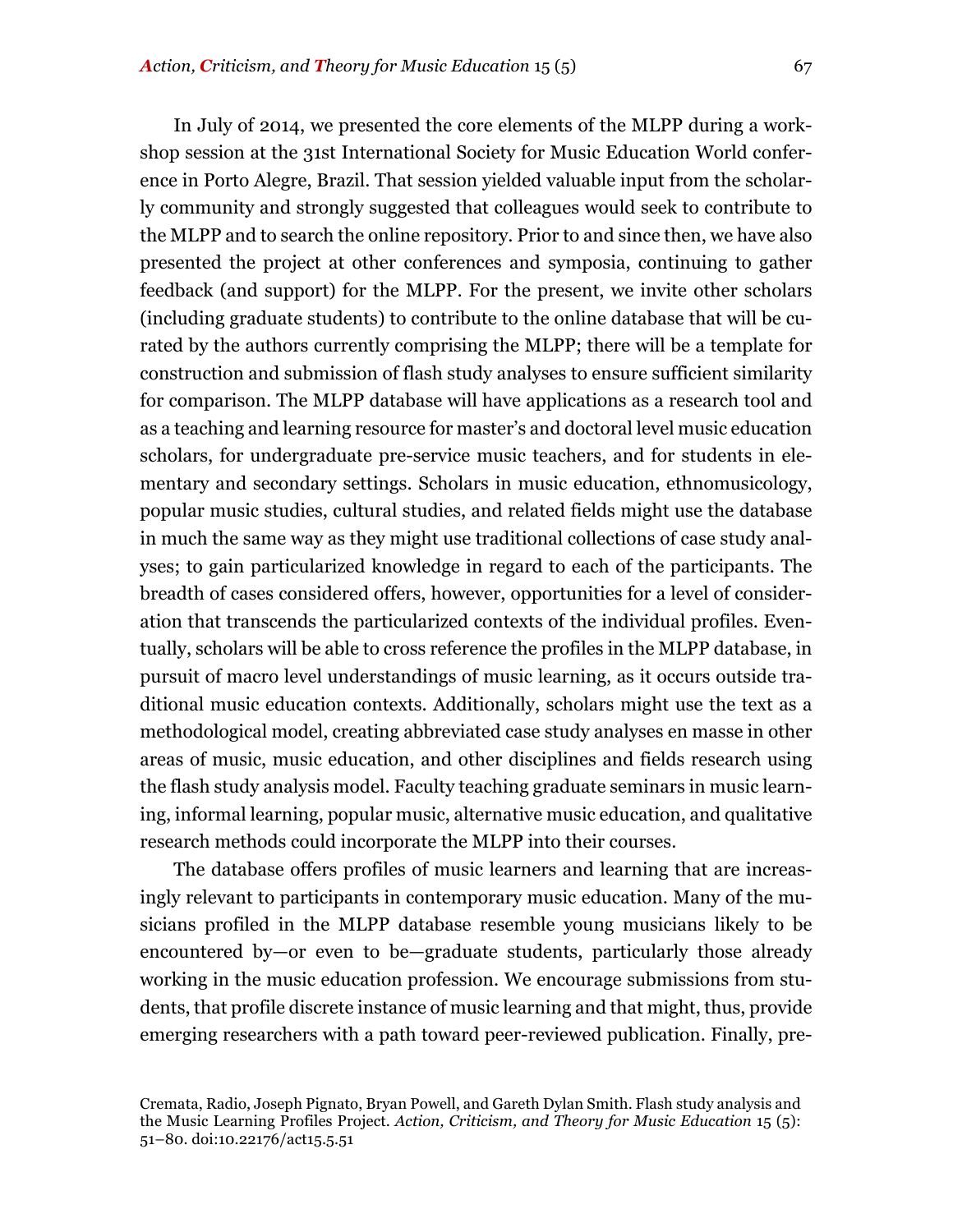service teachers might learn about musics and musicking all too often overlooked in their studies. Like their graduate counterparts, pre-service music teachers will likely encounter or be musicians who share much with the musicians cited in this article and in the nascent database. It is our hope that pre-service teachers will use the MLPP database beyond their own courses of study, and as they enter the profession.

#### **Implications for Music Education**

The artists featured in the flash study analyses above exemplify lives dedicated to what Froehlich (2007, 101) poetically described as "voluntary immersion in a music-making culture." For some this has meant brushes with formal(ized) (e.g. school) music education experiences. For others it has not. For all, though, there is a recognition that the active pursuit of music is essential to creating and living a life. We hope that readers will gain a strong sense of the deep meanings that these musics and musickings have for the musicians in our flash study analyses. The cases here are certainly not to be viewed merely as anecdotes about "other" musics and practices. On the contrary—they represent parts of the vast majority of meaningful engagement with musical activity around the world—that is, outside of schools, and in people's lives. How these people learn, what they learn, and what they believe to be important for others to learn in music, should inform music teachers' work in several ways. These could include music teachers doing the following:

- 1. Looking for evidence of and potential for an eclectic breadth of musicalities among students;
- 2. Incorporating learning and music-making approaches from more diverse musicking traditions into school music activities;
- 3. Valuing a wider, more inclusive range of musical traditions;
- 4. Permitting and incorporating a range of musicalities, creativities and musickings in the school music classroom.

We acknowledge that our colleagues in the music education profession are frequently not averse to such ideas, nor unaware of them. Our aim is to suggest additions to the possible palette of music education experiences. As Froehlich (2007, 65) asserted, music teachers' reflections "have practical value if they help each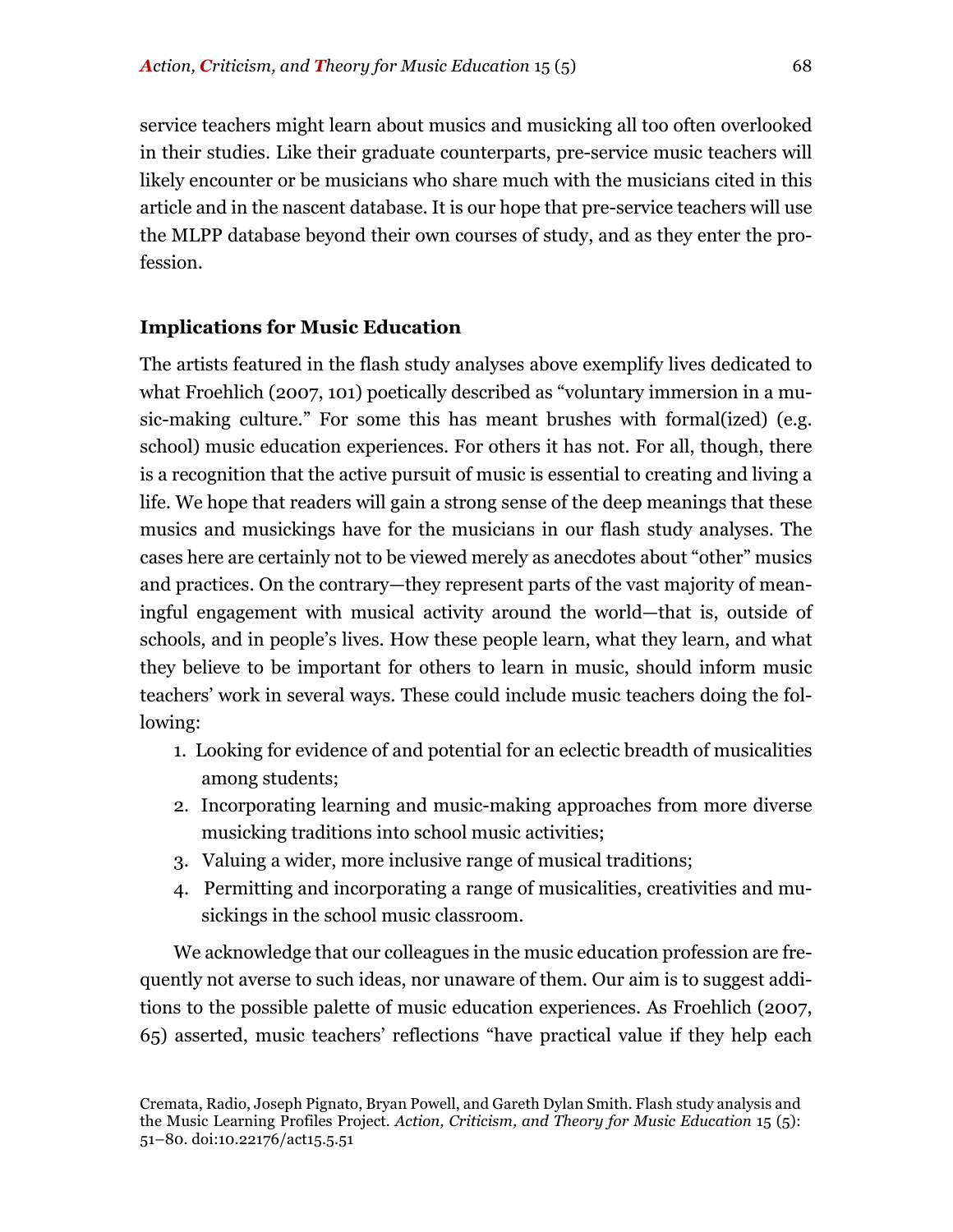teacher to understand… where school music fits into the larger scheme of education as a social mandate, and the specifics of school politics created by daily interactions with colleagues and administrative superiors." Froehlich draws practitioners' attention to the "hidden curriculum"—the ideology that frames education in the US—and "deep-seated problems with what is considered valued knowledge by those who hold the power to make sociopolitical and educational decisions" (Froehlich 2007, 96). We firmly believe that any attempt to engage in an ethical musical pedagogy requires that educators strive ceaselessly to provide relevant, salient experiences for their students—with respect to, and even in spite of, the broader socio-political environment that enables and that may constrain their work.

Contemporary musics are created, performed, and understood within disparate cultural, social, geographic, and economic contexts, and although connections between such contexts have led to greater understandings and the popularization of hybrid musical forms (Hebert 2009), bridges between those cultural contexts and schooling often remain under-supported. Musical movements emerge from situated cultural places (Hebdige 1979), and from "poietic" spaces (Nattiez 1990). Such locales differ considerably from one another and most certainly differ from the spaces available to aspiring musicians in school contexts. It is worth recalling that, more than 20 years ago, Björnberg noted:

The open, informal and collective learning processes at work in the everyday practices of many popular music styles differ in several respects from those of institutional education. To what extent and how such "alternative" learning processes can be used (and to what extent they are even necessary) in teaching popular music within music education institutions remains an urgent question. (1993, 76)

We intend to use data gathered by MLPP to help stimulate the on-going discussion regarding what constitutes music learning, and to construct an ever-evolving theoretical framework which will explain and explore learning habits, practices and styles of musicians in all contexts, both inside and outside of hegemonic, institutional music learning contexts. Perhaps this conversation will happen in scholarship impacting practice or perhaps it will engage a policy debate impacting local school systems. We anticipate that this database will serve multiple functions. It will be a repository of stories of musicians who learned outside of institutions of music learning. By capturing these stories and archiving them, music educators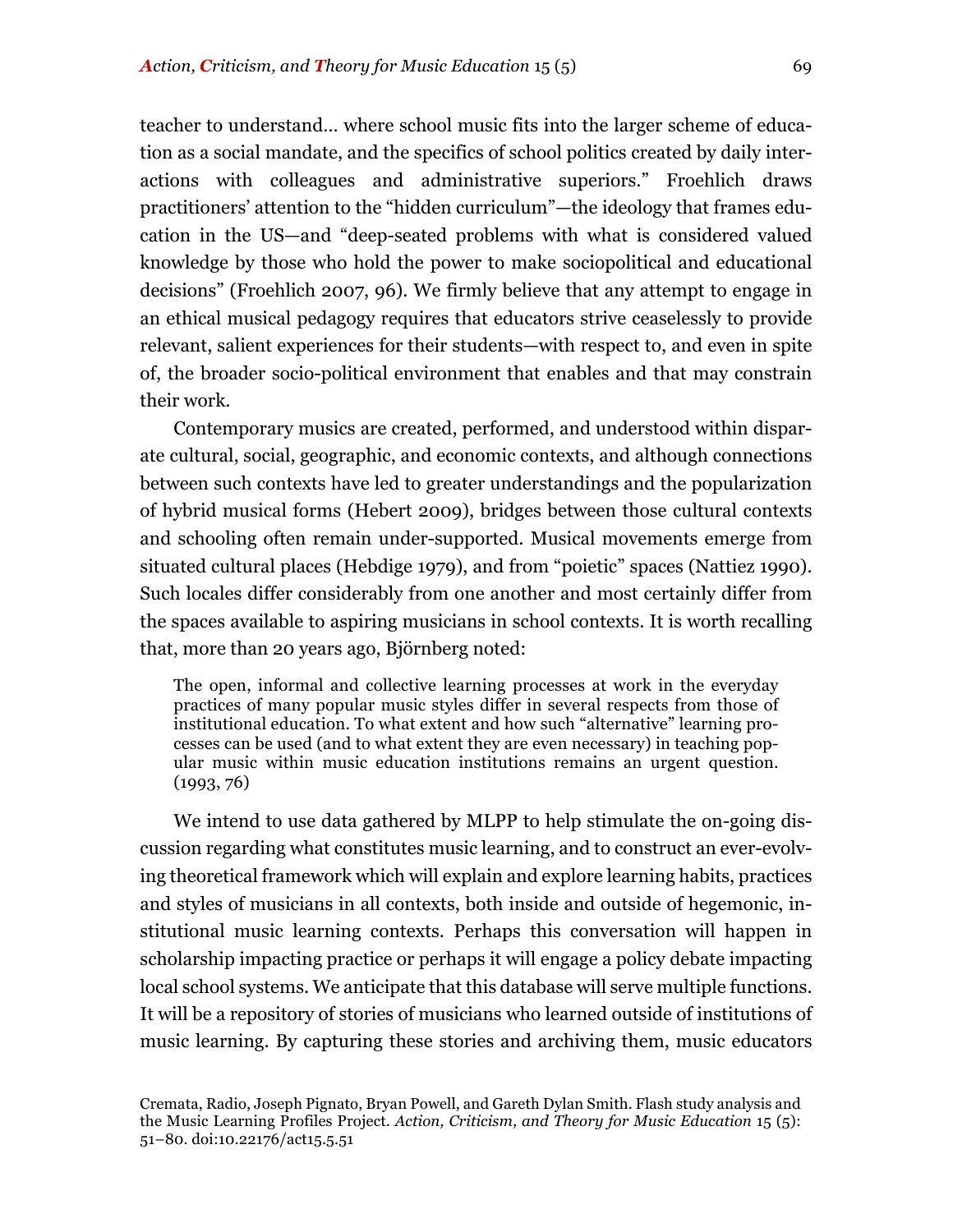might consider avenues towards engaging broader learner-ship through less traditional practices. Secondly, the database will act as an accessible publication option for graduate students and other early-stage scholars. Since the database will be open to contributors of all backgrounds and curated by a team of scholars, the smaller, less cumbersome flash profiles might serve as a more feasible initial option for research submission. We anticipate that the themes that emerge from the research will provide ample pathways towards building this as an evolving overarching theoretical framework regarding outside music learning practices. In general, however, we believe that MLPP will provide a platform for dialogue about music learning habits and practices often overlooked and marginalized. Our plans for the MLPP are ambitious, and to date the MLPP has received no institutional or external funding. The authors hope that the publication of this paper will serve to validate our nascent project, thus strengthening future applications for funding to pursue this research (no grant applications have been made to date in connection with this work).

The MLPP aims to bridge the interconnected fields of music education and ethnomusicology. Students and academics from each can learn from one another's approaches and perspectives, and we hope that the MLPP will facilitate cross-fertilization of ideas, methods and practices. Such a hybridization has been referred to as "applied ethnomusicology" (e.g. Harrison, Mackinlay and Pettan 2010). Music educators, in particular, may find the applied ethnomusicological perspectives enriching to the discussion of socio-cultural aspects of musical learning practices. Music education exists within spheres of culture that include sub-spheres of time, place, peoples, and cultures. Music education, as a discipline, is poised to gain tremendous perspective by the convergence of ethnomusicological considerations in pedagogical frameworks. Consequently, the MLPP will preserve and celebrate the cultural authenticity of individual learning styles through the dissemination of applied ethnomusicological perspectives.

For too long, certain musics have been displaced from the discourse of discussion and analysis in scholarly work in music education. The MLPP aims to help democratize the field of music education, liberating ideas and empowering voices, and disrupting conventional thinking and entrenched attitudes, by including and valuing perspectives from wider and marginalized communities. It is an aspiration of these authors that the MLPP will serve to diversify music education practice,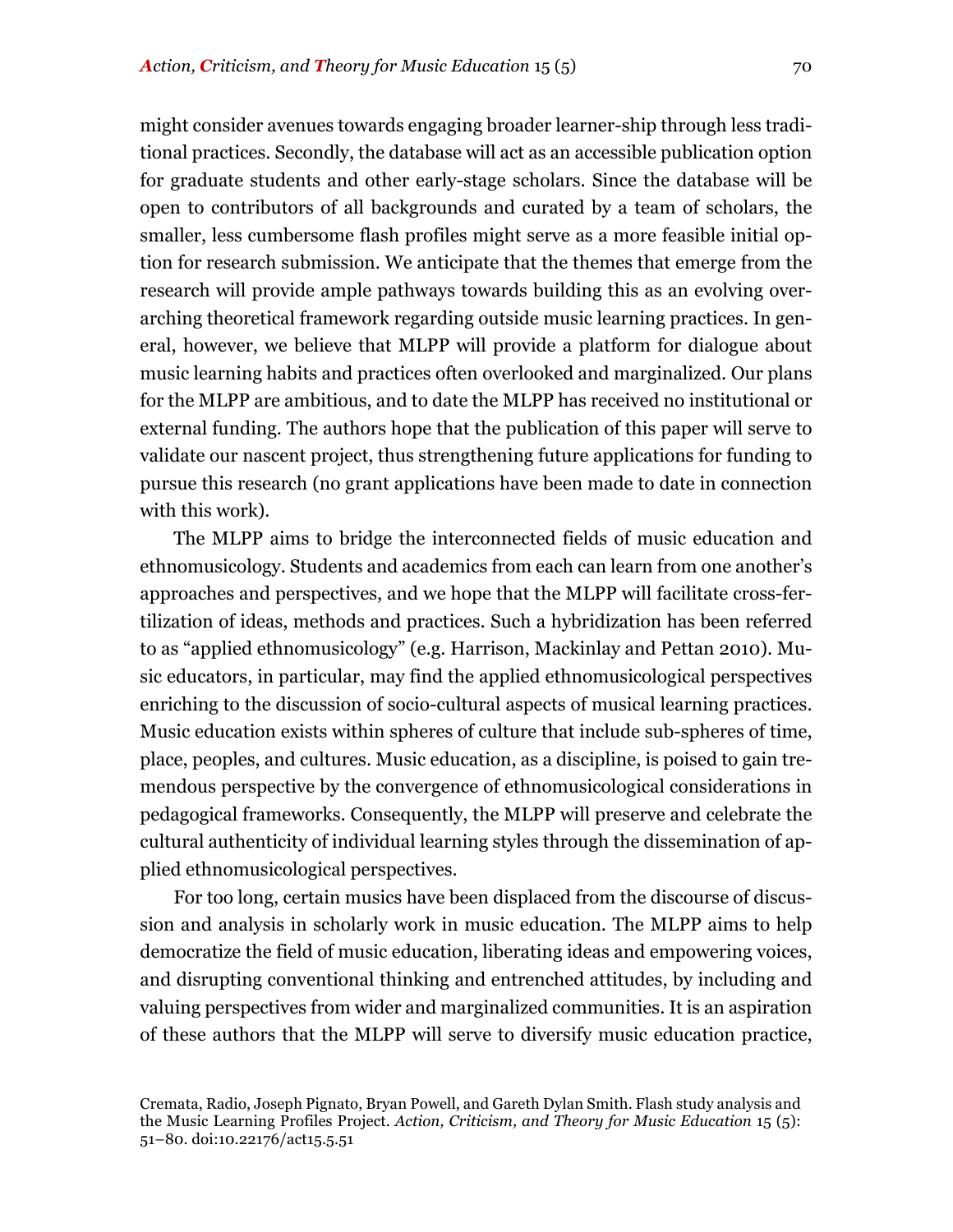ensuring the greatest possible cultural relevance to students, teacher, and regional local and broader contexts, through recognition of the musical variety beyond institutions. It has been widely documented that in many (although by no means all) international contexts, music education in K-12 schools appears to be losing the battle with 21st century students on cultural relevancy merits (Green 2001; Harrop-Allin 2011; Kratus 2007; Marsh 2011; Mok 2011; Pitts 2011; Preston 2013; Williams 2011). Hopefully the MLPP can influence the next generation of music educators to effect change in K-12 settings. Constant rethinking, reshaping and evaluating is the only way school music can become and remain relevant to, and in the eyes of, the younger generation whom it serves.

As Froehlich (2007, 100) wrote, music "has the advantage of being integral to our students' life outside of the school environment." With music being thus "integral," school (and college) music educators (and their administrators) have an ethical responsibility to facilitate and recognize meaningful, valuable education in music for all of our students. Exactly what form(s) this takes will necessarily vary from context to context. Hopefully educators will feel inspired and empowered by the richness of music learning presented in the flash study analyses—both individually and in aggregate—to work to conceive and help students to achieve appropriate and relevant music education goals, "developing understanding, insightfulness, qualities of mind" (Swanwick 1988, 36). Scholars (e.g. Allsup 2010; Smith 2013b) warn against reification of musics, works, practices and knowledges; we are at pains to articulate, therefore, that we do not attempt or desire, by solidifying our "findings" in written form, to crystallize those practices or approaches that we discuss. There would be too great an irony in this work being allowed to lose momentum, and thus to perpetuate the canonizing of practices in the very epistemological mode that we seek to challenge.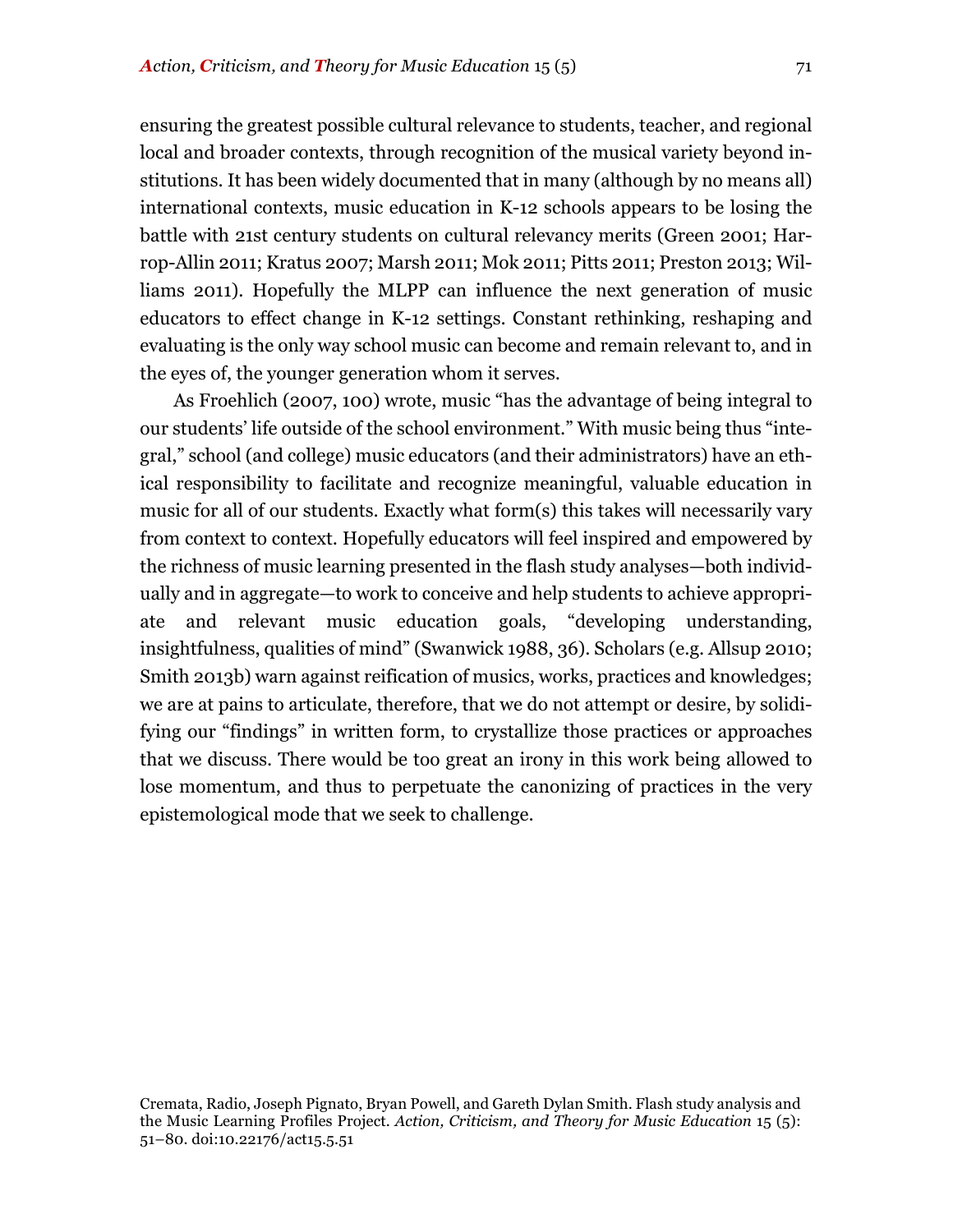#### **About the Authors**

Radio Cremata is an Assistant Professor of music education at Ithaca College. He specializes in Technology-Based Music Education and is an advocate for marginalized communities utilizing emerging music education approaches that advance student creativities empowering students to become co-creators of their educational experiences. He has developed traditional and progressive programs that have earned him teaching and grant honors from the Roland Music Corporation, Berklee College of Music, New York, Texas and Florida School Music Associations, PBS and the Henry Ford, Univision, Grammy in the Schools Foundation, and the Fender Music Foundation. He serves on NAfME's Council for General Music Education.

Joseph Michael Pignato is a composer, improviser and music education scholar. He currently serves as Associate Professor in the Music Department at the State University of New York, Oneonta, where he teaches music industry courses and directs two ensembles that perform experimental music and improvised rock. His research interests include improvisation, alternative music education and music technology.

Dr. Bryan Powell is the Director of Programs for Amp Up NYC, a partnership between Little Kids Rock and Berklee College of Music. Bryan is the founding editor of *Journal of Popular Music Education,* a peer-reviewed academic journal published by Intellect Ltd. Additionally, Bryan is the Executive Director of the Association for Popular Music Education, an organization dedicated to promoting and advancing popular music at all levels of education. Dr. Powell currently serves as the NAfME Popular Music Education SRIG Vice-Chair.

Gareth Dylan Smith is a Senior Lecturer at the Institute of Contemporary Music Performance in London, England. He is Vice-President of the Association for Popular Music Education, and Chair of the International Society for Music Education's Special Interest Group on Popular Music Education. Gareth has presented research on five continents, and is lead editor of the forthcoming *Ashgate Research Companion to Popular Music Education*. He is leading efforts to establish the world's first journal of popular music education. Recent publications explore issues around democracy, gender, entrepreneurship, work-life, balance, 'authenticities', and 'success' in popular music. Gareth is an active drummer. Having recently finished a stint with Aerosmith tribute band, Toxic Twins, and relinquished his annual pantomime chair to a former student, Gareth is completing a master's degree in popular music performance, collaborating with performers in Moscow, Glasgow, London and New York, completing a concept album entitled *Tinker Tailor Soldier Rock*.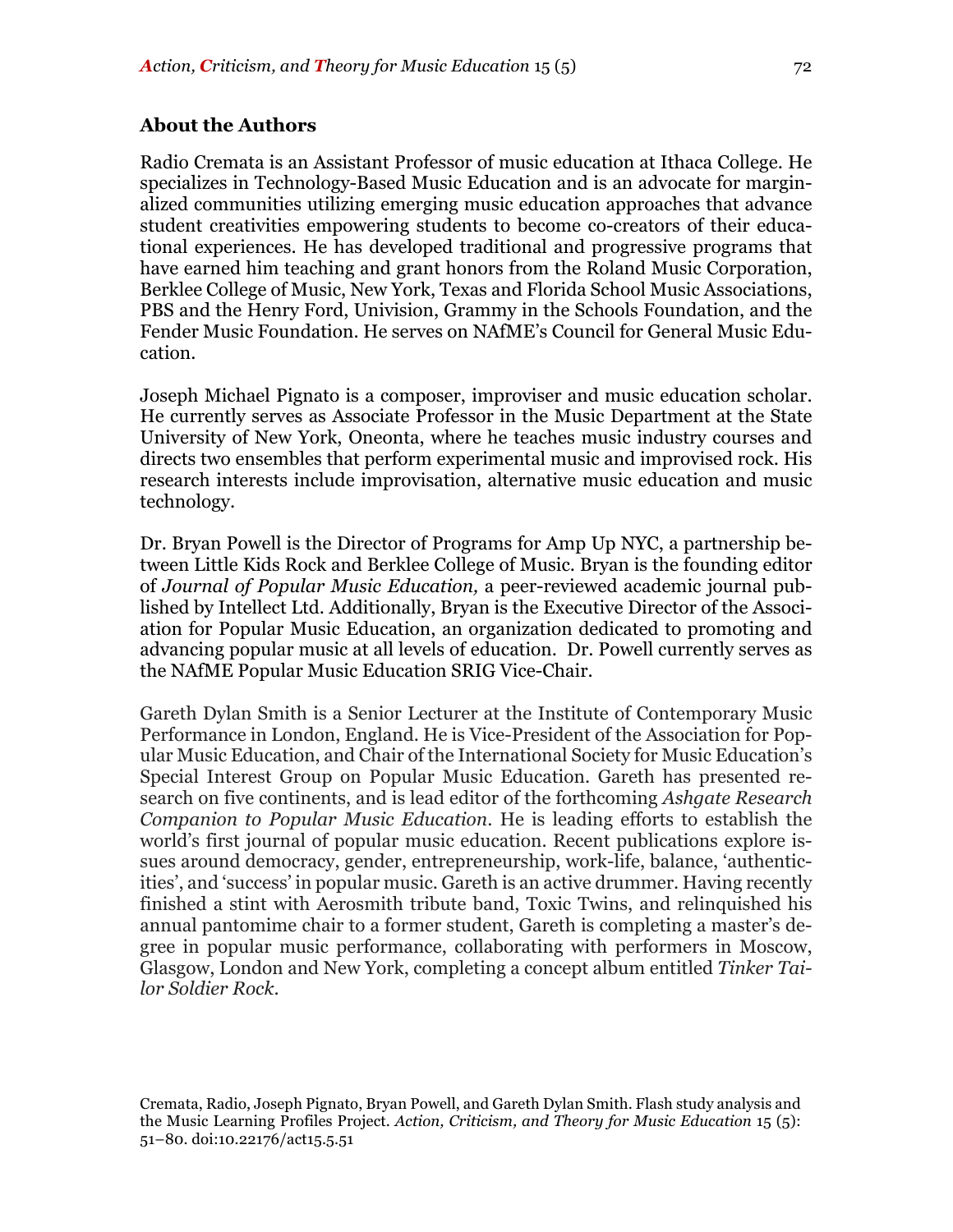#### **References**

Allsup, Randall E. 2010. Choosing music literature. In *Critical issues in music education: Contemporary theory and practice*, edited by Harold F. Abeles and Lori A. Custodero, 215–35. New York, NY: Oxford University Press.

Anscombe, Gertrude E. M. 2000. *Intention*. Cambridge: Harvard University Press.

- Audubert, Philippe, Gaby Bizien, Louis Chrétiennot, Bertrand Dupouy, Thierry Duval, Krzewina, Thibeault Hervé Parent, François Rivac and Marc Touché. 2015. *Learning and teaching popular music: Sharing experiences from France*. Translated by P. Moseley. Paris: RPM Editions.
- Azzara, Christopher. 2011. *TedxRochester*. http://tedxtalks.ted.com/video/TEDx Rochester-Christopher-Azzar;search%3Achristopher azzara
- Bamberger, Jeanne. 1978. Intuitive and formal musical knowing: Parables of cognitive dissonance. In *The arts, cognition and basic skills*, edited by Stanley S. Madeja, 173–206. St. Louis, LA: Cemrel.
- Barrett, Margaret S. 2011. Towards a cultural psychology of music education. In *A cultural psychology of music education*, edited by Margaret S. Barrett, 1–16. Oxford, U.K.: Oxford University Press.
- Becker, Howard S. 1973. *Outsiders: Studies in the sociology of deviance*. New York, NY: The Free Press.
- Benedict, Cathy. 2010. Methods and approaches. In *Critical Issues in Music Education: Contemporary Theory and Practice*, edited by Harold F. Abeles and Lori A. Custodero, 143–66. New York, NY: Oxford University Press.
- Bennett, H. Stith. 1980. *On becoming a rock musician*. Amherst: The University of Massachusetts Press.
- Berger, Harris M. 1999. *Metal, rock, and jazz: Perception and the phenomenology of musical experience*. Middletown, CT: Wesleyan University Press.
- Berger, Peter L., and Thomas Luckmann. 1967. *The social construction of reality: A treatise in the sociology of knowledge*. Anchor books.
- Björnberg, Alf. 1993. Teach you to rock? Popular music in the university music department. *Popular Music* 12: 69–77.
- Bourdieu, Pierre. 2005. *The social structures of the economy*. Cambridge, U.K.: Polity Press.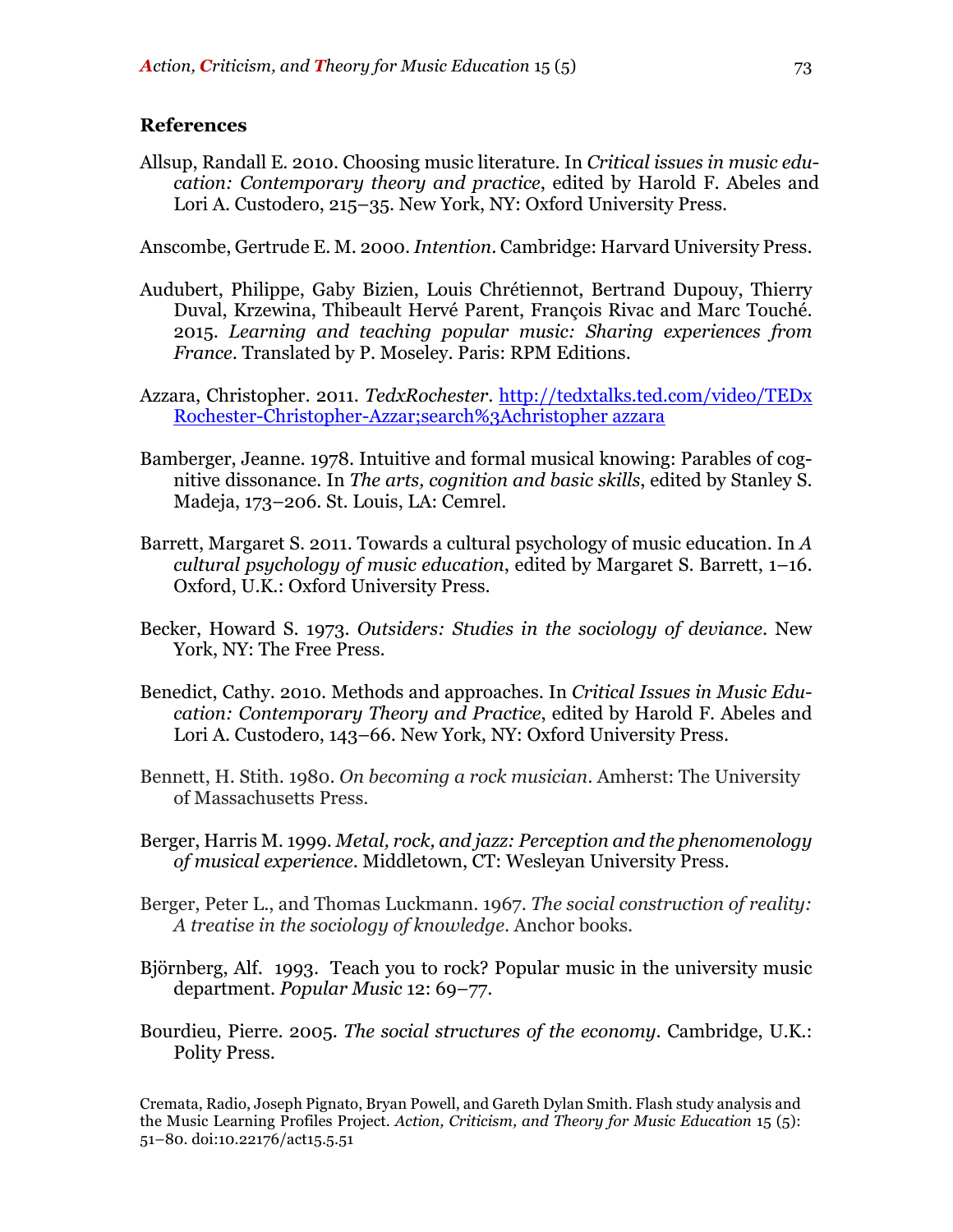- Bourdieu, Pierre, and J. C. Passeron. 1977. *Reproduction in education, society and culture*. London, U.K.: Sage Publications.
- Bull, Anna. 2016. El Sistema as a bourgeois social project: Class, gender, and Victorian values. *Action, Criticism, and Theory for Music Education* 15 (1): 120– 53.
- Burnard, Pamela. 2012. *Musical creativities in practice*. Oxford: Oxford University Press.
- Campbell, Patricia S. 1995. Of garage bands and song-getting: The musical development of young rock musicians. *Research Studies in Music Education* 4 (1):  $12 - 20.$
- ———. 2011. Musical enculturation: Sociocultural meanings and influences of children's experiences in and through music. In *A cultural psychology of music education*, edited by Margaret S Barrett, 61–82. Oxford, U.K.: Oxford University Press.
- Chang, Jeff. 2007. *Can't stop won't stop: A history of the hip-hop generation*. New York: Macmillan
- Creswell, John W. 2007. *Qualitative inquiry and research design: Choosing among five approaches.* London, U.K.: Sage Publications.
- Custodero, Lori A. 2010. Music learning and musical development. In *Critical issues in music education: Contemporary theory and practice*, edited by Harold F. Abeles and Lori A. Custodero, 113–42. New York, NY: Oxford University Press.
- Dewey, John. 1916. *Essays in experimental logic*. Chicago, IL: University of Chicago.
- ———. (1938) 2007. *Experience and education*. London, U.K.: Simon and Schuster.
- Feleppa, Robert. 1986. Emics, etics, and social objectivity. *Current Anthropology*: 243–55.
- Froehlich, Hildegard C. 2007. *Sociology for music teachers: Perspectives for practice*. Upper Saddle River, NJ: Prentice Hall.
- Goble, Scott. 2010. Nationalism in United States music education during World War II. *Journal of Historical Research in Music Education.* 30: 103–17.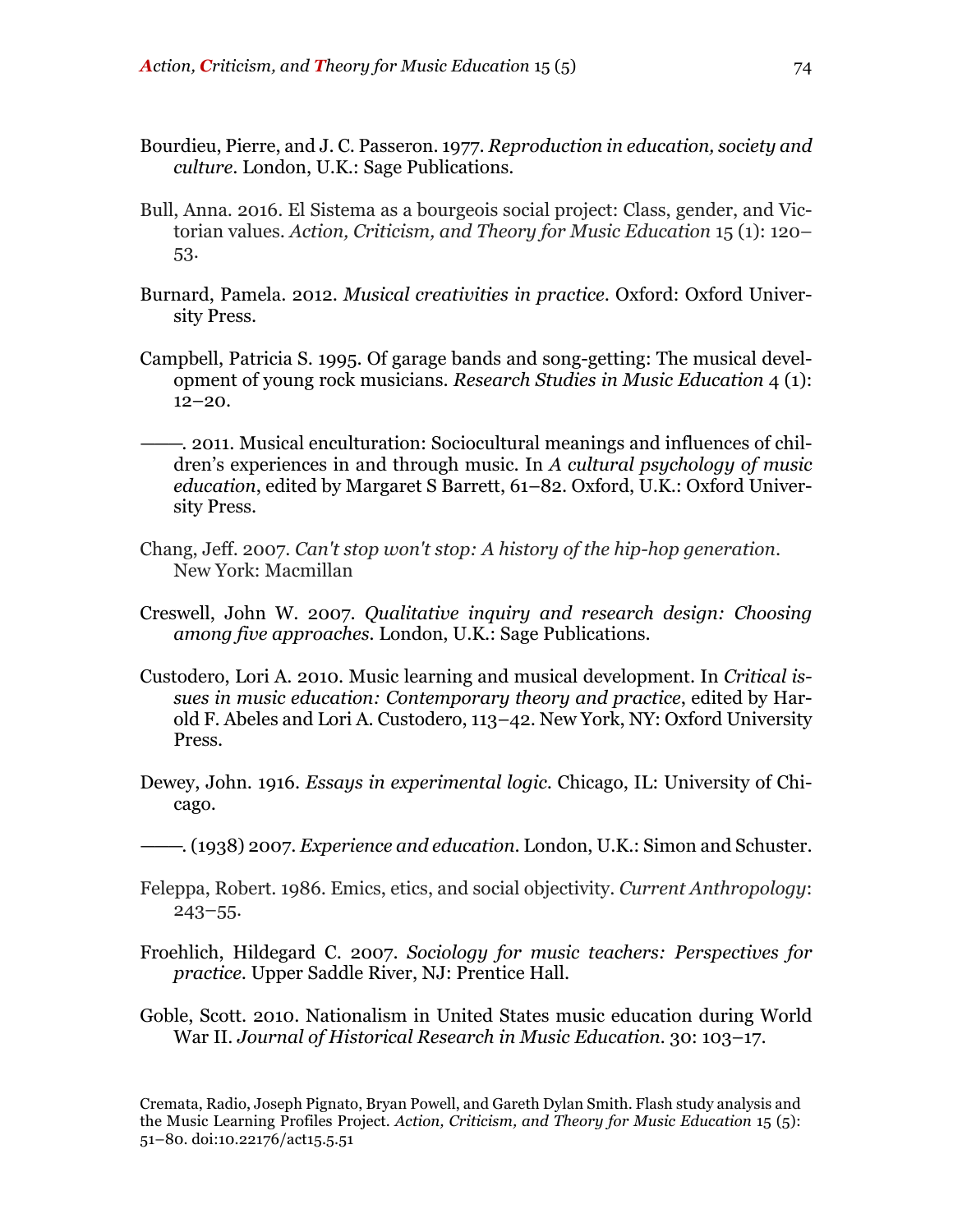- Green Lucy. 2001. *How popular musicians learn: A way ahead for music education*. Aldershot, U.K.: Ashgate.
- ———. 2008. *Music, informal learning and the school: A new classroom pedagogy*. Aldershot, U.K.: Ashgate.
- ———. 2011. Introduction. In *Learning, teaching, and musical identity: Voices across cultures*, edited by Lucy Green, 1–19. Bloomington, IN: Indiana University Press.
- Harrison, Klisala, Elizabeth Mackinlay, and Svanibor Pettan. 2010. *Applied ethnomusicology: Historical and contemporary approaches*. Newcastle Upon Tyne, U.K.: Cambridge Scholars Publishing.
- Harrop-Allin, Susan. 2011. Playing with Barbie: Exploring South African township children's games as resources for pedagogy. In *Learning, teaching, and musical identity: Voices across cultures*, edited by Lucy Green, 156–69. Bloomington, IN: Indiana University Press.
- Hebert, David G. 2009. Musicianship, musical identity, and meaning as embodied practice. In *Music education for changing times*, edited by Thomas A. Regelski and J. Terry Gates, 39–55. Springer Netherlands.
- Hebert, David, Joseph Abramo, and Gareth Dylan Smith. 2016. Epistemological and sociological issues in popular music education. In *The Ashgate research companion to popular music education*, edited by Gareth Dylan Smith, Zack Moir, Matt Brennan, Shara Rambarran, and Phil Kirkman. Farnham: Ashgate.
- Hebdige, Dick. 1979. *Subculture: The meaning of style*. London, U.K.: Routledge.
- Higgins, Lee. 2012. *Community music in theory and in practice*. New York: Oxford University
- Horsley, Stephanie. 2015. Facing the music: Pursuing social justice through music education in a neoliberal world. In *The Oxford handbook of social justice in music education,* edited by Cathy Benedict, Patrick Schmidt, Gary Spruce, and Paul Woodford, 62–77. New York, NY: Oxford University Press.
- Kallio, Alexis. 2015. Navigating (un)popular music in the classroom: Censure and censorship in an inclusive, democratic music education. Doctoral diss., Sibelius Academy of the University of the Arts Helsinki.
- Kaplan, Max. 1943. Beethoven or a bottle of beer? *Junior College Journal* 13: 373– 5.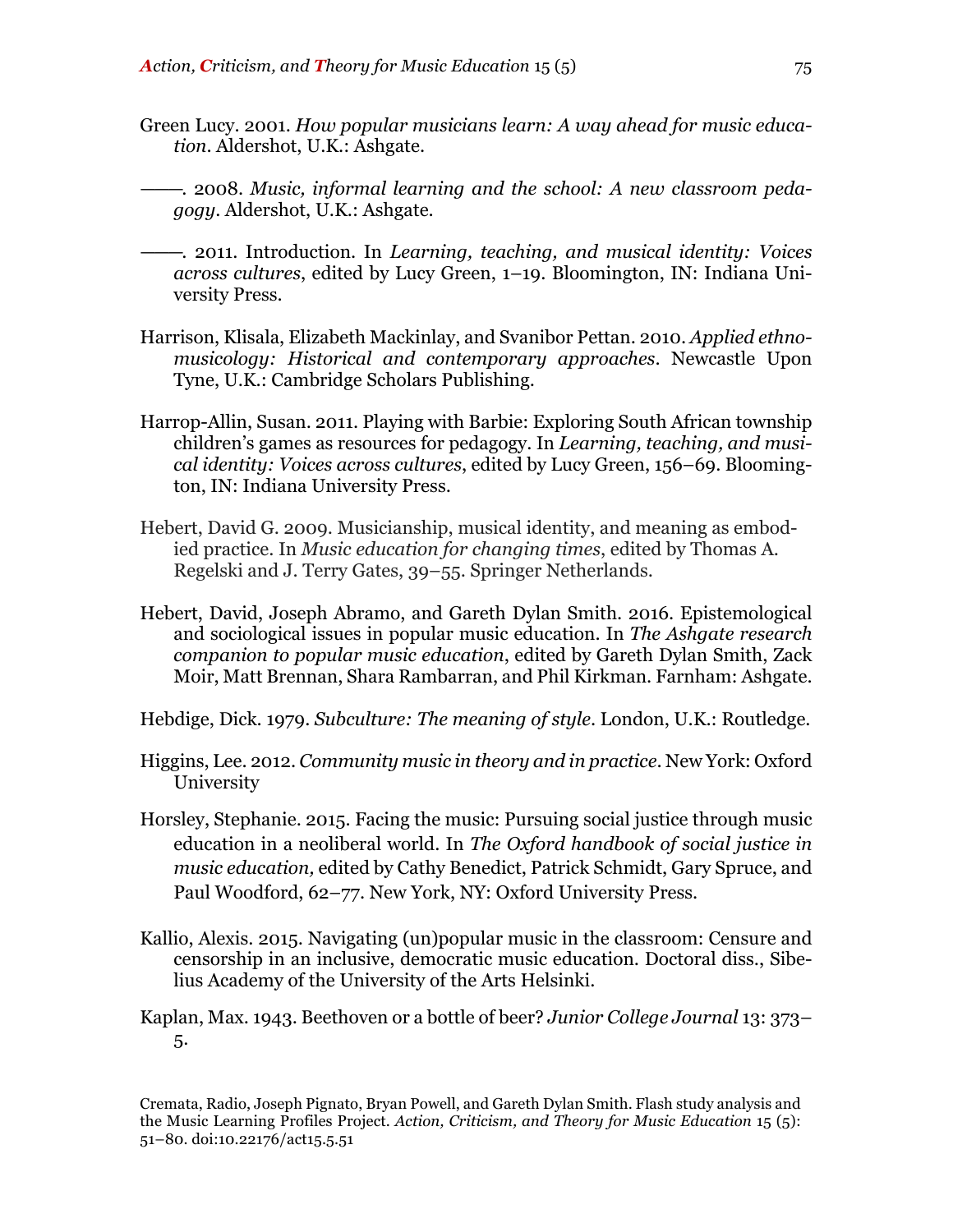- ———. 1945. Music for community or catalogue? *Junior College Journal* 16 (September): 25.
- ———. 1958. *Music in the community: A report for Music in American Life Commission VIII*. Washington, DC, Music Educators National Conference.
- Katz, Mark. 2010. *Groove music: The art and culture of the hip-hop DJ*. Oxford University Press.
- Kratus, John. 2007. Music education at the tipping point. *Music Educators Journal* 94 (2): 42–8.
- Lincoln, Yvonna, and Evon Guba. 1985. *Naturalistic inquiry*. Beverly Hills, CA: Sage Publications.
- Lingard, Bob. 2010. Towards a sociology of pedagogies. In *The Routledge international handbook of the sociology of education*, edited by Michael W. Apple, Stephen J. Ball, and Luis A. Gandin, 167–78. Oxford, U.K.: Routledge.
- Mantie, Roger. 2014. Liminal or lifelong: Leisure, recreation, and the future of music education. In *Music education: Navigating the future*, edited by Clint Randles. New York, NY: Routledge.
- ———. 2016. Leisure grooves: An open letter to Charles Keil. In *The Oxford handbook of music making and leisure*, edited by Roger Mantie and Gareth Dylan Smith. New York, NY: Oxford University Press, 621–40.
- Marsh, Kathryn. 2011. The permeable classroom: Learning, teaching, and musical identity in a remote Australian aboriginal homelands school. In *Learning, teaching, and musical identity: Voices across cultures*, edited by Lucy Green, 20–32. Bloomington, IN: Indiana University Press.
- Merriam, Sharan B. 1998. *Qualitative research and case study applications in education.* Jossey-Bass Publishers, San Francisco, CA.
- Mok, Roe-Min. 2011. Music for a post-colonial child: Theorizing Malaysian memories. In *Learning, teaching, and musical identity: Voices across* cultures, edited by Lucy Green, 73–90. Bloomington, IN: Indiana University Press.
- Morgan, David. 2008. Snowball sampling.In *The Sage encyclopedia of qualitative research methods*, edited by Lisa Given, 816–17. Thousand Oaks, CA: Sage Publications, Inc.

Cremata, Radio, Joseph Pignato, Bryan Powell, and Gareth Dylan Smith. Flash study analysis and the Music Learning Profiles Project. *Action, Criticism, and Theory for Music Education* 15 (5): 51–80. doi:10.22176/act15.5.51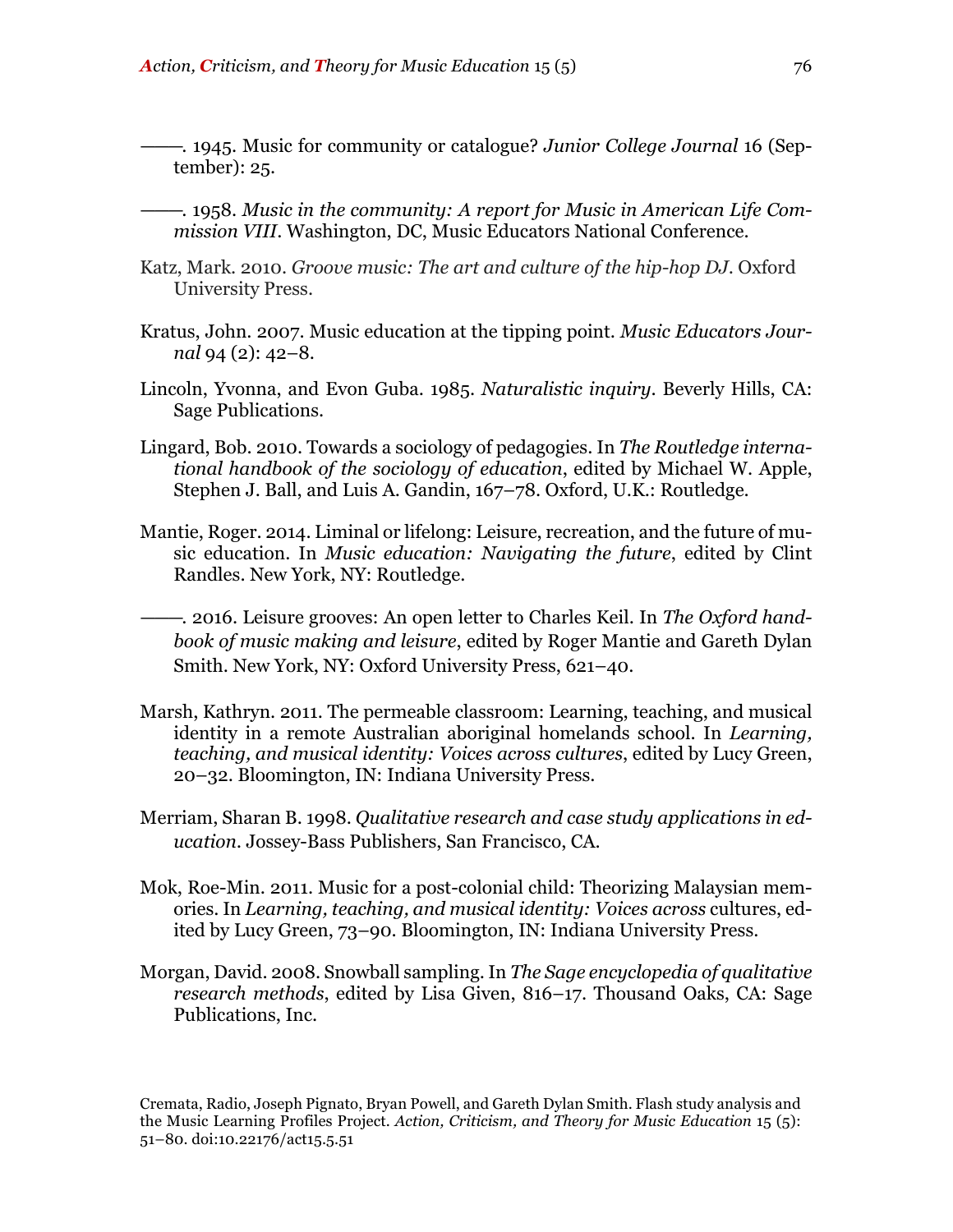- Nattiez, Jean-Jacques. 1990. *Music and discourse: Toward a semiology of music*. Translated by Carolyn Abbate. Princeton: Princeton University Press.
- Parkinson, Tom. 2014. Values in higher popular music education. Doctoral diss., University of Reading, Reading. U.K.
- Parkinson, Tom, and Gareth D. Smith. 2015. Towards an epistemology of authenticity in higher popular music education. *Action, Criticism, and Theory for Music Education* 14 (1): 93–127.
- Partti, Heidi. 2012. *Learning from cosmopolitan digital musicians: Identity, musicianship, and changing values in (in)formal music communities*. Helsinki: Sibelius Academy.
- Pignato, Joseph M. 2013. Angelica gets the spirit out: Improvisation, epiphany and transformation. *Research Studies in Music Education* 35 (1): 25–38.
- Pitts, Stephanie. 2011. Discovering and affirming musical identity through extracurricular music-making in English secondary schools. In *Learning, teaching, and musical identity: Voices across cultures*, edited by Lucy Green, 227–8. Bloomington, IN: Indiana University Press.
- ———. 2013. *Chances and choices: Exploring the impact of music education*. New York, NY: Oxford University Press.
- Preston, Catherine. 2013. "Ryan's not counting—It's eight beats on C": Developing the musician in a classroom context. In *Developing the musician: Contemporary perspectives on teaching and learning*, edited by Mary Stakelum, 209– 30. Farnham, U.K., Ashgate.
- Rabkin, Nick, and E. C. Hedberg. 2011. Arts education in America: What the declines mean for arts participation. Washington, DC: National Endowment for the Arts. https://www.arts.gov/sites/default/files/2008-SPPA-ArtsLearning. pdf
- Randles, Clint. 2013. A theory of change in music education. *Music Education Research* 15 (4): 471–85.
- Randles, Clint, and David Stringham, eds. 2013. *Musicianship: Composing in band and orchestra*. Chicago, IL: GIA Publishing.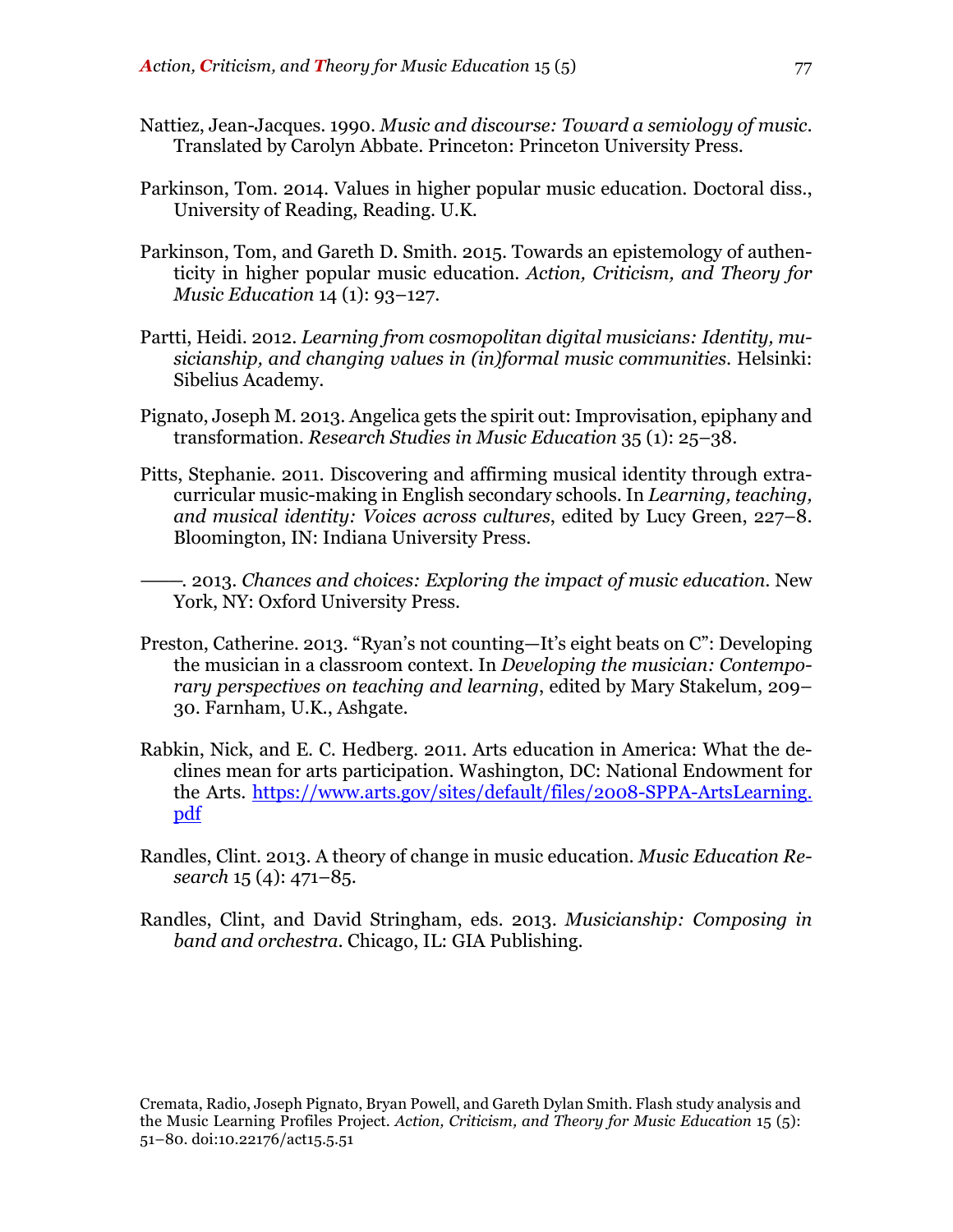- Reay, Diane. 2010. Sociology, social class and education. In *The Routledge international handbook on the sociology of education*, edited by Michael W. Apple**,** Stephen J. Ball**,** Luis Armando Gandin, 396–404. London, U.K.: Routledge.
- Regelski, Thomas. 2002. Musical values and the value of music education. *Philosophy of Music Education Review* 10 (1): 49–55.

———. 2013. Re-setting music education's "default settings." *Action, Criticism, and Theory for Music Education* 12 (3): 7–23.

- Robson, Colin. 2011. *Real world research.* West Sussex: John Wiley & Sons LTD.
- Schwandt, Thomas A. 2007. *The dictionary of qualitative inquiry*. Thousand Oaks, CA: Sage Publications.
- Searle, John. 1983. *Intentionality: An essay in the philosophy of mind*. Cambridge: Cambridge University Press.
- ———. 1997. *The construction of social reality*. New York: Free Press.
- ———. 1998. *Mind, language and society*. New York: Basic Books.
- Seidman, Irving E. 2006. *Interviewing as qualitative research*. New York, NY: Teachers College Press.
- Small, Christopher. 1987. *Musicking: The meanings of performing and listening*. Middletown, CT: Wesleyan University Press.
- Smith, Gareth D. 2011. Freedom to versus freedom from: Frameworks and flexibility in assessment on an edexcel BTEC level 3 diploma popular music performance program. *Music Education Research International* 5: 34–45.
- ———. 2013a. *I drum, therefore I am: Being and becoming a drummer*. Farnham, U.K.: Ashgate.
- ———. 2013b. Seeking "success" in popular music. *Music Education Research International* 6: 26–37.
- ———. In press. (Un)popular music making and eudaimonism. In *The Oxford handbook of music making and leisure*, edited by Roger Mantie and Gareth Dylan Smith. New York, NY: Oxford University Press.

Cremata, Radio, Joseph Pignato, Bryan Powell, and Gareth Dylan Smith. Flash study analysis and the Music Learning Profiles Project. *Action, Criticism, and Theory for Music Education* 15 (5): 51–80. doi:10.22176/act15.5.51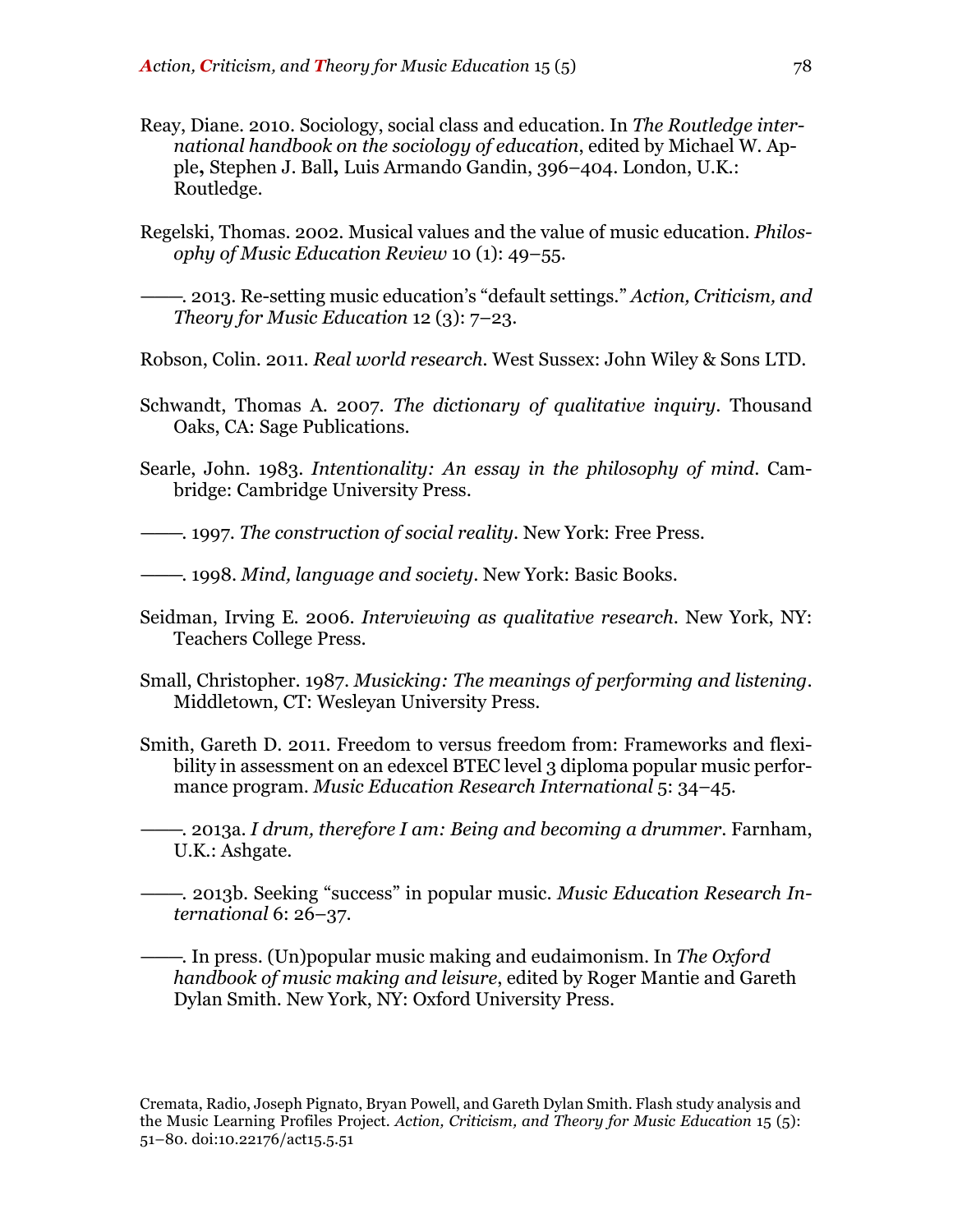- Smith, Gareth Dylan, Mike Dines, and Tom Parkinson, eds. In press. *Punk pedagogies in practice*. New York, NY: Routledge.
- Smith, Jonathan. A., Paul Flowers, and Michael Larkin. 2009. *Interpretive phenomenological analysis: Theory, method, and research*. London, U.K.: Sage.
- Söderman, Johan, and Göran Folkestad. 2004. How hip-hop musicians learn: Strategies in informal creative music making. *Music Education Research* 6 (3): 313–26.
- Spradley, James P. 1979. *The ethnographic interview*. New York, NY: Harcourt, Brace, Jovanovich College Publishers.
- Spruce, Gary. 1999. Music, music education and the bourgeois aesthetic: Developing a music curriculum for the new millennium. *Learning and knowledge*, edited by Robert McCormick and Carrie Paechter, 71–87. Sage Publishing.
- Stake, Robert E. 1995. *The art of case study research*. Thousand Oaks, CA: Sage Publications.
- Stakelum, Mary, and David Baker. 2013. The maps project: Mapping teacher conceptions of musical development. In *Developing the musician: Contemporary perspectives on teaching and* learning, edited by Mary Stakelum, 135–54. Farnham, U.K.: Ashgate.
- Stålhammar, Börje. 2003. Music teaching and young people's own musical experience. *Music Education Research* 5 (1): 61–8.

Swanwick, Keith. 1988. *Music, mind and education*. London, U.K.: Routledge.

- Tilly, Charles. 1990. How (and what) are historians doing? *American Behavioral Scientist* 33 (6): 685–711.
- Tyriakian, Edward A. 1973. Sociology and existential phenomenology. In *Phenomenology and the social sciences*, edited by Maurice Natanson, 187–224. Evanston, IL: Northwestern University Press.
- Vogan, Nancy. 2010. Canada: Diverse developments across the decades. In *The origins and foundations of music education: Cross-cultural historical studies of music in compulsory schooling*, edited by Gordon Cox and Robin Stevens, 109–20. London, U.K.: Continuum.
- Williams, David A. 2007. What are music educators doing and how well are we doing it? *Music Educators Journal* 94 (1): 18–23.